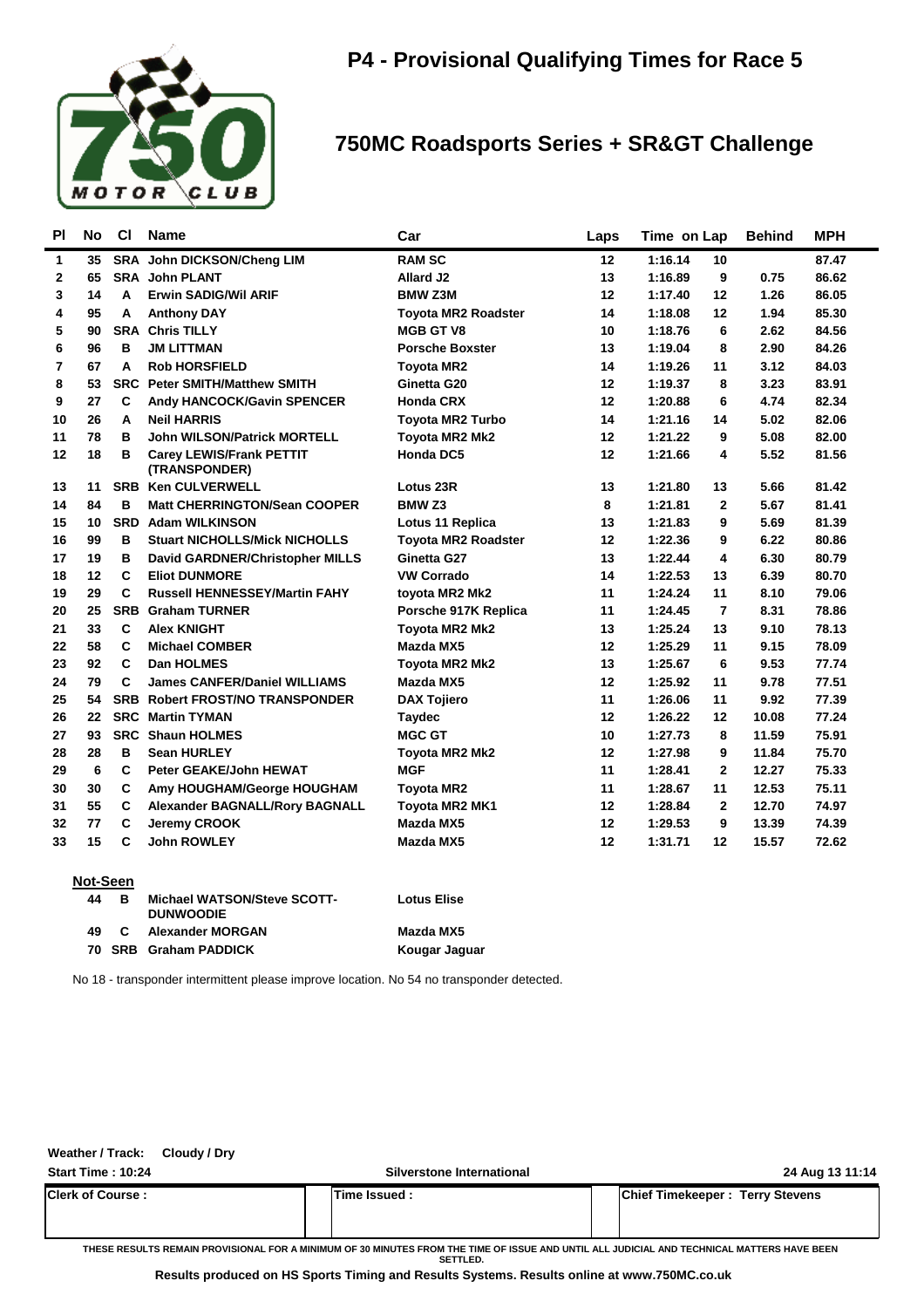## **750MC Roadsports Series + SR&GT Challenge**

## **LAP TIMES - P4 - Provisional Qualifying Times for Race 5**

| 6  |           | <b>Peter GEAKE</b>                                                                                                                                          |                                    |                                                                                                                                                                                                                                                                                                                                                                                                                |                           |                  |                   |                  |                                                                        |              |                               |
|----|-----------|-------------------------------------------------------------------------------------------------------------------------------------------------------------|------------------------------------|----------------------------------------------------------------------------------------------------------------------------------------------------------------------------------------------------------------------------------------------------------------------------------------------------------------------------------------------------------------------------------------------------------------|---------------------------|------------------|-------------------|------------------|------------------------------------------------------------------------|--------------|-------------------------------|
|    | Lap<br>11 | $\sim$ 1<br>1:40.02                                                                                                                                         |                                    | $2 \t 3 \t 4$<br>1:28.41  1:33.21  - 3:01.98                                                                                                                                                                                                                                                                                                                                                                   |                           |                  | $5 \t\t 6 \t\t 7$ |                  | 8                                                                      | 1:33.25      | $9 \t 10$<br>1:33.83          |
| 10 |           | <b>Adam WILKINSON</b>                                                                                                                                       |                                    |                                                                                                                                                                                                                                                                                                                                                                                                                |                           |                  |                   |                  |                                                                        |              |                               |
|    | Lap       | $\blacktriangleleft$<br>1    1:26.79    1:23.62    1:27.12<br>11   1:22.14                                                                                  | $\overline{\mathbf{2}}$<br>1:22.01 | $\sim$ 3<br>1:21.94                                                                                                                                                                                                                                                                                                                                                                                            | $\overline{4}$            |                  | $5 \t\t 6 \t\t 7$ |                  | 8<br>1:24.60  1:24.29  1:25.11  1:24.53  1:24.99                       |              | $9 \t 10$<br>1:21.83  1:23.26 |
| 11 |           | <b>Ken CULVERWELL</b>                                                                                                                                       |                                    |                                                                                                                                                                                                                                                                                                                                                                                                                |                           |                  |                   |                  |                                                                        |              |                               |
|    | Lap       | $\sim$ 1                                                                                                                                                    | $\overline{2}$ $\overline{3}$      |                                                                                                                                                                                                                                                                                                                                                                                                                | $\sim$ 4 and $\sim$ 4     |                  | $5 \t\t 6 \t\t 7$ |                  | 8                                                                      |              | $9 \t 10$                     |
|    | 11        | 1:22.94                                                                                                                                                     | 1:25.44<br>1:22.28                 | 1:26.17<br>1:21.80                                                                                                                                                                                                                                                                                                                                                                                             |                           | 1:25.90  1:24.38 |                   |                  | 1:25.20  1:24.16  1:24.90                                              | 1:22.05      | 1:24.26                       |
| 12 |           | <b>Eliot DUNMORE</b>                                                                                                                                        |                                    |                                                                                                                                                                                                                                                                                                                                                                                                                |                           |                  |                   |                  |                                                                        |              |                               |
|    | Lap       | $\sim$ 1<br>1 1:24.40<br>11 1:24.13                                                                                                                         | 1:23.73                            | $2 \t 3$<br>1:22.90  1:23.43<br>1:22.53                                                                                                                                                                                                                                                                                                                                                                        | $\overline{4}$<br>1:22.58 |                  | $5 \t\t 6 \t\t 7$ |                  | 8<br>1:29.55  1:25.16  1:25.25  1:23.53  1:22.70  1:22.96              | $9^{\circ}$  | $\blacksquare$ 10<br>1:22.73  |
| 14 |           | <b>Erwin SADIG</b>                                                                                                                                          |                                    |                                                                                                                                                                                                                                                                                                                                                                                                                |                           |                  |                   |                  |                                                                        |              |                               |
|    | Lap<br>11 | $\sim$ 1<br>1.35.10<br>1:19.63                                                                                                                              | 1:31.80<br>1:17.40                 | $2 \t 3 \t 4$<br>1:33.01                                                                                                                                                                                                                                                                                                                                                                                       |                           | 1:26.89  1:28.10 | $5 \t\t 6 \t\t 7$ |                  | 8<br>1:22.89  2:41.81  1:20.22                                         | 1:19.52      | $9 \t 10$<br>1:20.47          |
| 15 |           | <b>John ROWLEY</b>                                                                                                                                          |                                    |                                                                                                                                                                                                                                                                                                                                                                                                                |                           |                  |                   |                  |                                                                        |              |                               |
|    | Lap       | $\sim$ 1<br>11   1:31.97                                                                                                                                    | 1:31.71                            | $\overline{\mathbf{2}}$ and $\overline{\mathbf{2}}$ and $\overline{\mathbf{2}}$ and $\overline{\mathbf{2}}$ and $\overline{\mathbf{2}}$ and $\overline{\mathbf{2}}$ and $\overline{\mathbf{2}}$ and $\overline{\mathbf{2}}$ and $\overline{\mathbf{2}}$ and $\overline{\mathbf{2}}$ and $\overline{\mathbf{2}}$ and $\overline{\mathbf{2}}$ and $\overline{\mathbf{2}}$ and $\overline{\mathbf{2}}$ a<br>$3 -$ | $\sim$ 4 $\sim$           |                  | $5 \t\t 6 \t\t 7$ |                  | $8 -$<br>1:41.24  1:39.70  1:36.90  1:35.85  1:34.07  1:34.91  1:33.02 | 1:34.71      | $9 \t 10$<br>1:37.95          |
| 18 |           | <b>Carey LEWIS</b>                                                                                                                                          |                                    |                                                                                                                                                                                                                                                                                                                                                                                                                |                           |                  |                   |                  |                                                                        |              |                               |
|    |           | $Lap$ 1<br>$1 \t 1:24.78$<br>11   1:22.94   1:34.74                                                                                                         | $\mathbf{2}$<br>1:23.07            | 3 <sup>7</sup><br>1:22.81                                                                                                                                                                                                                                                                                                                                                                                      | 4                         | 1:21.66  1:22.61 | $5 \t\t 6 \t\t 7$ | 2:30.19  1:23.65 | 8<br>1:22.94                                                           | 9<br>1:22.37 | $-10$<br>1:21.87              |
| 19 |           | <b>David GARDNER</b>                                                                                                                                        |                                    |                                                                                                                                                                                                                                                                                                                                                                                                                |                           |                  |                   |                  |                                                                        |              |                               |
|    |           | Lap 1 2 3 4 5 6 7 8 9 10<br>1   1:23.64   1:28.99   1:22.52   1:22.44   1:26.11   - 2:53.33   1:27.01   1:24.02   1:23.71<br>11  1:25.94  1:23.68  1:33.45  |                                    |                                                                                                                                                                                                                                                                                                                                                                                                                |                           |                  |                   |                  |                                                                        |              |                               |
| 22 |           | <b>Martin TYMAN</b>                                                                                                                                         |                                    |                                                                                                                                                                                                                                                                                                                                                                                                                |                           |                  |                   |                  |                                                                        |              |                               |
|    |           | Lap 1 2 3 4 5 6 7 8 9 10<br>1   1:33.78   1:35.53   1:35.46   1:35.29   1:31.07   1:30.90   1:32.01   1:34.36   1:29.05   1:26.61<br>11   1:29.11   1:26.22 |                                    |                                                                                                                                                                                                                                                                                                                                                                                                                |                           |                  |                   |                  |                                                                        |              |                               |
| 25 |           | <b>Graham TURNER</b>                                                                                                                                        |                                    |                                                                                                                                                                                                                                                                                                                                                                                                                |                           |                  |                   |                  |                                                                        |              |                               |
|    |           | Lap 1 2 3 4 5 6 7 8 9 10<br>1   1:31.11   1:31.66   1:35.04   1:29.17   1:29.04   1:27.24   1:24.45   1:24.60   2:55.23   1:44.19<br>11   1:27.92           |                                    |                                                                                                                                                                                                                                                                                                                                                                                                                |                           |                  |                   |                  |                                                                        |              |                               |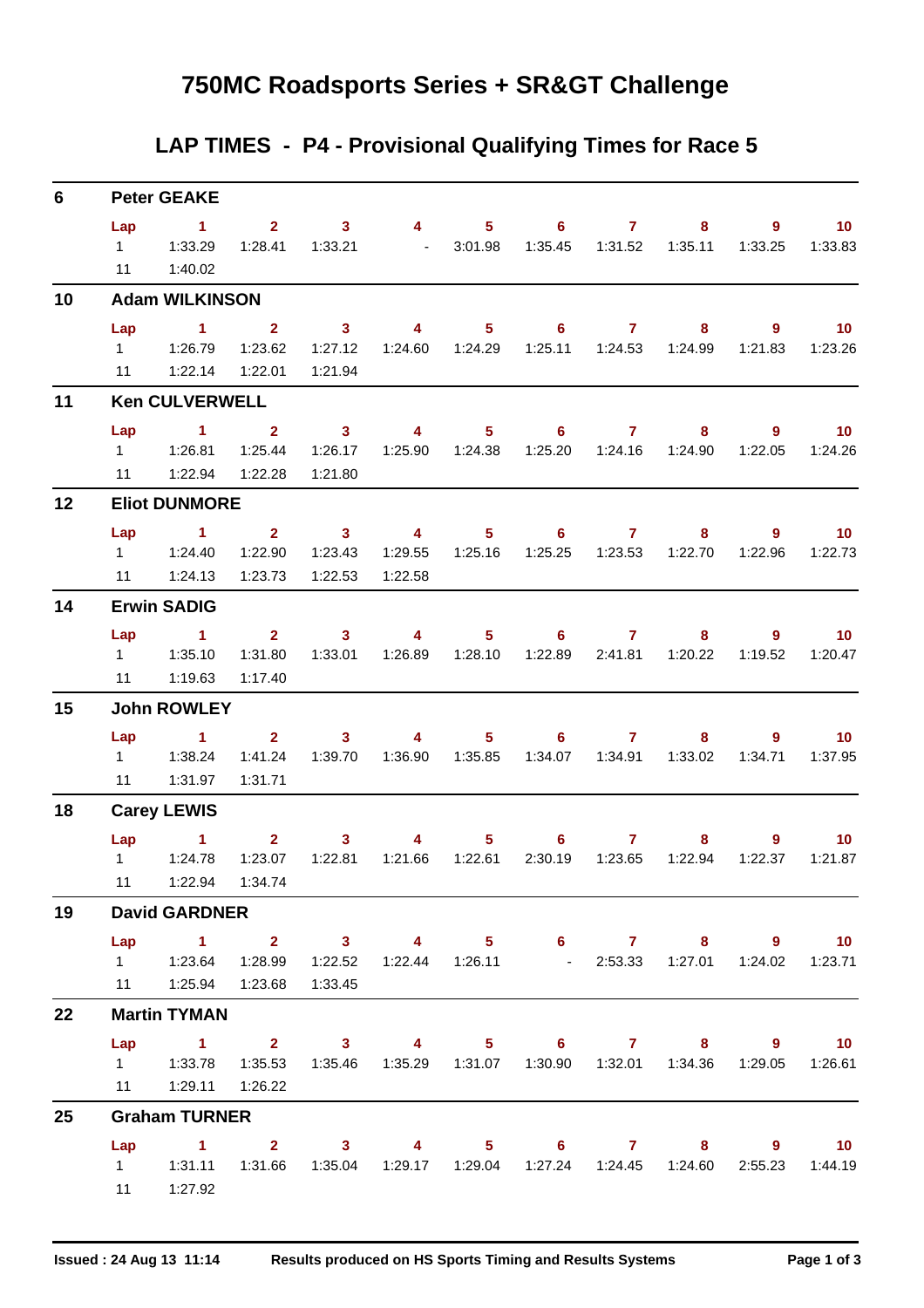| 26 |                | <b>Neil HARRIS</b>                                                                                    |              |                                                  |                         |                  |                   |                                   |                                      |                |                  |
|----|----------------|-------------------------------------------------------------------------------------------------------|--------------|--------------------------------------------------|-------------------------|------------------|-------------------|-----------------------------------|--------------------------------------|----------------|------------------|
|    | Lap            | $\mathbf{1}$                                                                                          |              | $2 \qquad \qquad 3 \qquad \qquad 4$              |                         |                  |                   | $5 \t\t 6 \t\t 7$                 | $8 -$                                | $9^{\circ}$    | 10 <sub>1</sub>  |
|    | $1 \quad \Box$ | 1:22.57                                                                                               | 1:22.67      | 1:25.64                                          | 1:30.77                 | 1:29.23          |                   |                                   | 1:21.68                              | 1:22.84        | 1:21.92          |
|    | 11             | 1:23.92                                                                                               | 1:21.97      | 1:22.49                                          | 1:21.16                 |                  |                   |                                   |                                      |                |                  |
| 27 |                | <b>Andy HANCOCK</b>                                                                                   |              |                                                  |                         |                  |                   |                                   |                                      |                |                  |
|    | Lap            | $\sim$ 1                                                                                              | $2^{\circ}$  | $\overline{\mathbf{3}}$                          | $\overline{\mathbf{4}}$ |                  | $5^{\circ}$       | $6 \qquad \qquad 7 \qquad \qquad$ | $8 -$                                | $\overline{9}$ | $\overline{10}$  |
|    |                | $1 \quad 1:22.27$                                                                                     | 1:23.88      | 1:24.30                                          |                         |                  |                   |                                   | 1:25.98  1:42.46  1:20.88  - 2:48.12 |                | 1:25.71  1:22.93 |
|    |                | 11  1:23.94  1:22.65                                                                                  |              |                                                  |                         |                  |                   |                                   |                                      |                |                  |
| 28 |                | <b>Sean HURLEY</b>                                                                                    |              |                                                  |                         |                  |                   |                                   |                                      |                |                  |
|    | Lap            | $\sim$ $\sim$ 1                                                                                       |              | $2 \qquad \qquad 3 \qquad \qquad 4$              |                         |                  |                   | $5 \t\t 6 \t\t 7$                 | 8                                    | $9^{\circ}$    | $\sim$ 10        |
|    |                |                                                                                                       | 1:37.93      | 1:34.32                                          |                         |                  |                   |                                   |                                      | 1:27.98        | 1:28.64          |
|    | 11             | 1:28.35                                                                                               | 1:29.61      |                                                  |                         |                  |                   |                                   |                                      |                |                  |
| 29 |                | <b>Russell HENNESSEY</b>                                                                              |              |                                                  |                         |                  |                   |                                   |                                      |                |                  |
|    | Lap            | $\blacktriangleleft$                                                                                  | $\mathbf{2}$ | 3 <sup>7</sup>                                   | $\sim$ 4                | $5 -$            |                   | $6 \overline{7}$                  | 8                                    | $9^{\circ}$    | 10 <sup>°</sup>  |
|    |                | $1 \t 1:36.23$                                                                                        |              | 1:38.69  1:34.55                                 |                         |                  |                   |                                   | 1:26.76                              | 1:26.54        | 1:27.43          |
|    |                | 11  1:24.24                                                                                           |              |                                                  |                         |                  |                   |                                   |                                      |                |                  |
| 30 |                | <b>Amy HOUGHAM</b>                                                                                    |              |                                                  |                         |                  |                   |                                   |                                      |                |                  |
|    |                | Lap 1                                                                                                 |              | $2 \qquad 3 \qquad 4 \qquad 5 \qquad 6 \qquad 7$ |                         |                  |                   |                                   | $8 -$                                |                | $9 \t 10$        |
|    |                | 1 1:41.17                                                                                             | 1:44.88      | 1:44.21                                          |                         | 1:42.41  1:40.67 |                   |                                   | 1:29.58                              | 1:30.37        | 1:31.33          |
|    | 11             | 1:28.67                                                                                               |              |                                                  |                         |                  |                   |                                   |                                      |                |                  |
| 33 |                | <b>Alex KNIGHT</b>                                                                                    |              |                                                  |                         |                  |                   |                                   |                                      |                |                  |
|    | Lap            | $\sim$ 1                                                                                              | $2^{\circ}$  | $\sim$ 3                                         | $\overline{4}$          | $5 -$            | 6                 | $\overline{7}$                    | 8                                    | $9^{\circ}$    | 10 <sub>1</sub>  |
|    |                | 1 1:29.36                                                                                             | 1:34.60      | 1:29.43                                          | 1:29.90                 | 1:27.74          |                   |                                   | 1:25.77                              | 1:27.72        | 1:25.66          |
|    |                | 11  1:25.93                                                                                           | 1:26.35      | 1:25.24                                          |                         |                  |                   |                                   |                                      |                |                  |
| 35 |                | <b>John DICKSON</b>                                                                                   |              |                                                  |                         |                  |                   |                                   |                                      |                |                  |
|    |                | Lap 1                                                                                                 |              | $2 \qquad \qquad 3$                              | $\overline{4}$          |                  | $5 \t\t 6 \t\t 7$ |                                   | $8 -$                                | 9              | $\sim$ 10        |
|    |                | $1 \quad 1:24.92$                                                                                     | 1:26.00      | 1:23.52                                          | 1:25.22                 | 1:19.71          | 1:17.12           | 3:15.69                           | 1:18.20                              | 1:16.28        | 1:16.14          |
|    |                | 11  1:17.95  1:17.54                                                                                  |              |                                                  |                         |                  |                   |                                   |                                      |                |                  |
| 53 |                | <b>Peter SMITH</b>                                                                                    |              |                                                  |                         |                  |                   |                                   |                                      |                |                  |
|    |                | Lap 1 2 3 4 5 6 7 8 9 10                                                                              |              |                                                  |                         |                  |                   |                                   |                                      |                |                  |
|    |                | 1   1:32.69   1:31.16   1:32.71   1:26.43   3:15.12   1:21.76   1:19.95   1:19.37   1:19.93   1:20.72 |              |                                                  |                         |                  |                   |                                   |                                      |                |                  |
|    |                | 11   1:23.08   1:20.52                                                                                |              |                                                  |                         |                  |                   |                                   |                                      |                |                  |
| 54 |                | <b>Robert FROST</b>                                                                                   |              |                                                  |                         |                  |                   |                                   |                                      |                |                  |
|    |                | Lap 1 2 3 4 5 6 7 8 9 10                                                                              |              |                                                  |                         |                  |                   |                                   |                                      |                |                  |
|    |                | 1   1:33.95   1:36.23   1:44.57   1:29.22   1:31.97   2:56.77   1:29.16   1:26.08   1:32.63   1:27.85 |              |                                                  |                         |                  |                   |                                   |                                      |                |                  |
|    |                | 11  1:26.06                                                                                           |              |                                                  |                         |                  |                   |                                   |                                      |                |                  |
| 55 |                | <b>Alexander BAGNALL</b>                                                                              |              |                                                  |                         |                  |                   |                                   |                                      |                |                  |
|    |                | Lap 1 2 3 4 5 6 7 8 9 10                                                                              |              |                                                  |                         |                  |                   |                                   |                                      |                |                  |
|    |                | 1   1:29.82   1:28.84   1:50.04   1:31.59   1:32.91   1:30.37   1:34.06   1:30.44   1:28.93   1:29.61 |              |                                                  |                         |                  |                   |                                   |                                      |                |                  |
|    |                | 11  1:31.61  1:34.50                                                                                  |              |                                                  |                         |                  |                   |                                   |                                      |                |                  |
| 58 |                | <b>Michael COMBER</b>                                                                                 |              |                                                  |                         |                  |                   |                                   |                                      |                |                  |
|    |                | Lap 1 2 3 4 5 6 7 8 9 10                                                                              |              |                                                  |                         |                  |                   |                                   |                                      |                |                  |
|    |                | 1   1:31.19   1:35.33   1:27.93   1:28.87   1:27.71   1:26.31   1:30.30   1:37.96   1:31.63   1:26.92 |              |                                                  |                         |                  |                   |                                   |                                      |                |                  |
|    |                | 11   1:25.29   1:27.32                                                                                |              |                                                  |                         |                  |                   |                                   |                                      |                |                  |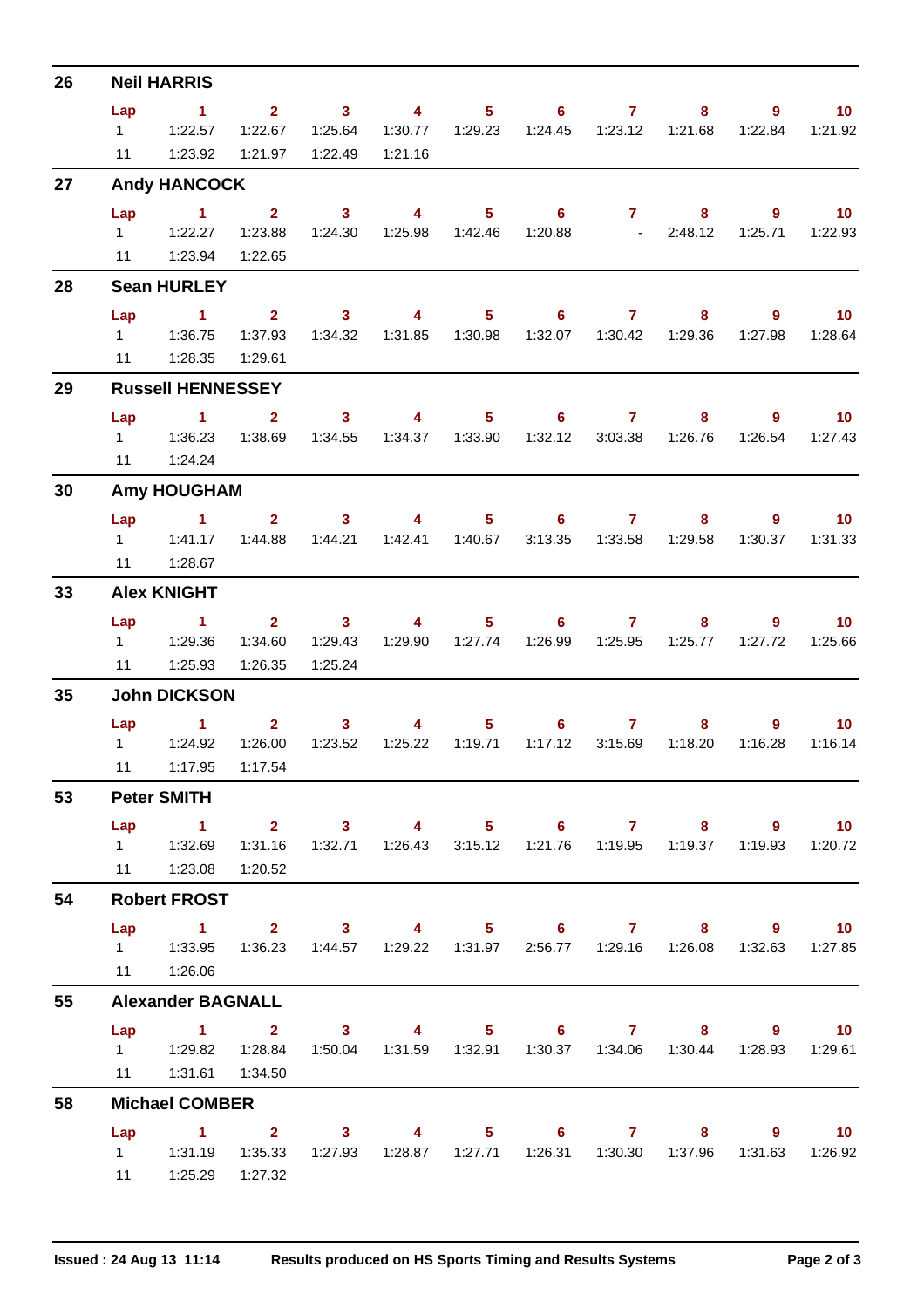| 65 |                | <b>John PLANT</b>                                                        |                         |                                                                                                                                                                                                                                                                                                                                                                                                                |                           |                |                                                                        |                 |                                       |                        |                              |
|----|----------------|--------------------------------------------------------------------------|-------------------------|----------------------------------------------------------------------------------------------------------------------------------------------------------------------------------------------------------------------------------------------------------------------------------------------------------------------------------------------------------------------------------------------------------------|---------------------------|----------------|------------------------------------------------------------------------|-----------------|---------------------------------------|------------------------|------------------------------|
|    | Lap            | $\sim$ 1                                                                 |                         | $2 \t 3$                                                                                                                                                                                                                                                                                                                                                                                                       | $\sim$ 4                  |                | $5 \t\t 6 \t\t 7$                                                      |                 | 8                                     | 9                      | 10                           |
|    | $1 \quad \Box$ | 1:24.30                                                                  | 1:24.15                 | 1:28.34                                                                                                                                                                                                                                                                                                                                                                                                        |                           |                |                                                                        |                 | 1:17.04                               | 1:16.89                | 1:18.06                      |
|    | 11             | 1:18.94                                                                  | 1:19.81                 | 1:20.94                                                                                                                                                                                                                                                                                                                                                                                                        |                           |                |                                                                        |                 |                                       |                        |                              |
| 67 |                | <b>Rob HORSFIELD</b>                                                     |                         |                                                                                                                                                                                                                                                                                                                                                                                                                |                           |                |                                                                        |                 |                                       |                        |                              |
|    | Lap            | $\sim$ 1                                                                 | $2^{\circ}$             | $\overline{\mathbf{3}}$                                                                                                                                                                                                                                                                                                                                                                                        | $\overline{\mathbf{4}}$   | $5 -$          | $6 -$                                                                  | $\sim$ 7 $\sim$ | 8                                     | $\overline{9}$         | $\overline{10}$              |
|    |                |                                                                          | 1:21.47                 | 1:24.46                                                                                                                                                                                                                                                                                                                                                                                                        |                           |                |                                                                        |                 |                                       | 1:21.03                | 1:21.44                      |
|    |                | 11 1:19.26                                                               | 1:20.74                 | 1:20.03                                                                                                                                                                                                                                                                                                                                                                                                        | 1:20.84                   |                |                                                                        |                 |                                       |                        |                              |
| 77 |                | <b>Jeremy CROOK</b>                                                      |                         |                                                                                                                                                                                                                                                                                                                                                                                                                |                           |                |                                                                        |                 |                                       |                        |                              |
|    | Lap            | $\sim$ 1                                                                 |                         |                                                                                                                                                                                                                                                                                                                                                                                                                | $2 \t 3 \t 4$             |                | $5 \t\t 6 \t\t 7$                                                      |                 | 8                                     | 9                      | $\blacksquare$ 10            |
|    |                | 1.32.74                                                                  | 1:36.26                 | 1:44.38                                                                                                                                                                                                                                                                                                                                                                                                        | 1:41.59  1:31.06          |                |                                                                        |                 | 1:30.64                               | 1:29.53                | 1:29.98                      |
| 78 | 11             | 1:30.35<br><b>John WILSON</b>                                            | 1:29.67                 |                                                                                                                                                                                                                                                                                                                                                                                                                |                           |                |                                                                        |                 |                                       |                        |                              |
|    |                |                                                                          |                         |                                                                                                                                                                                                                                                                                                                                                                                                                |                           |                |                                                                        |                 |                                       |                        |                              |
|    | Lap            | $\blacktriangleleft$                                                     | $2^{\circ}$<br>1:26.06  | $3 -$                                                                                                                                                                                                                                                                                                                                                                                                          | $\overline{4}$            |                | $5^{\circ}$<br>$6 -$<br>1:26.83  1:27.72  1:27.56  1:26.29  1:25.26    |                 | $7 \pm 1$<br>8<br>3:10.64             | $9^{\circ}$<br>1:21.22 | 10 <sup>°</sup><br>1:23.35   |
|    |                | 11  1:22.26                                                              | 1:24.82                 |                                                                                                                                                                                                                                                                                                                                                                                                                |                           |                |                                                                        |                 |                                       |                        |                              |
| 79 |                | <b>James CANFER</b>                                                      |                         |                                                                                                                                                                                                                                                                                                                                                                                                                |                           |                |                                                                        |                 |                                       |                        |                              |
|    | Lap            | $\sim$ $\sim$ 1                                                          | $2 \t 3$                |                                                                                                                                                                                                                                                                                                                                                                                                                | $\overline{4}$            | $5 -$          |                                                                        | $6\qquad 7$     | 8                                     | 9                      | $\blacksquare$ 10            |
|    |                |                                                                          | 1:26.65                 | 1:35.43                                                                                                                                                                                                                                                                                                                                                                                                        |                           |                | 1:26.73  1:26.38  - 3:01.15                                            |                 | 1:28.59                               | 1:26.59                | 1:27.58                      |
|    | 11             | 1:25.92                                                                  | 1:26.24                 |                                                                                                                                                                                                                                                                                                                                                                                                                |                           |                |                                                                        |                 |                                       |                        |                              |
| 84 |                | <b>Matt CHERRINGTON</b>                                                  |                         |                                                                                                                                                                                                                                                                                                                                                                                                                |                           |                |                                                                        |                 |                                       |                        |                              |
|    | Lap            | $\blacktriangleleft$                                                     | $\overline{2}$          | 3 <sup>1</sup>                                                                                                                                                                                                                                                                                                                                                                                                 | $\overline{4}$            |                | $5 \t\t 6$                                                             | 7 <sup>7</sup>  | 8                                     | 9                      | 10 <sup>°</sup>              |
|    |                | 1    1:22.03    1:21.81    1:21.88    1:27.65    1:21.87    -    2:40.30 |                         |                                                                                                                                                                                                                                                                                                                                                                                                                |                           |                |                                                                        |                 | 1:25.08                               |                        |                              |
| 90 |                | <b>Chris TILLY</b>                                                       |                         |                                                                                                                                                                                                                                                                                                                                                                                                                |                           |                |                                                                        |                 |                                       |                        |                              |
|    | Lap            | $\sim$ $-1$                                                              |                         | $\overline{\mathbf{2}}$ and $\overline{\mathbf{2}}$ and $\overline{\mathbf{2}}$ and $\overline{\mathbf{2}}$ and $\overline{\mathbf{2}}$ and $\overline{\mathbf{2}}$ and $\overline{\mathbf{2}}$ and $\overline{\mathbf{2}}$ and $\overline{\mathbf{2}}$ and $\overline{\mathbf{2}}$ and $\overline{\mathbf{2}}$ and $\overline{\mathbf{2}}$ and $\overline{\mathbf{2}}$ and $\overline{\mathbf{2}}$ a<br>$3 -$ | $\overline{4}$            | $5 -$          | $6 -$                                                                  |                 | $7 \quad \overline{\phantom{1}}$<br>8 | $9^{\circ}$            | 10 <sup>°</sup>              |
|    |                |                                                                          |                         |                                                                                                                                                                                                                                                                                                                                                                                                                | 5:34.49  1:54.64  1:20.96 | 1:19.00        | 1:18.76                                                                | 1:19.88         | 1:20.44                               | 1:19.61                | 1:19.74                      |
| 92 |                | <b>Dan HOLMES</b>                                                        |                         |                                                                                                                                                                                                                                                                                                                                                                                                                |                           |                |                                                                        |                 |                                       |                        |                              |
|    | Lap            | $\sim$ 1                                                                 | $\overline{\mathbf{2}}$ | $\overline{\mathbf{3}}$                                                                                                                                                                                                                                                                                                                                                                                        | $\overline{\mathbf{4}}$   | 5 <sub>1</sub> | $6^{\circ}$                                                            | $\overline{7}$  | 8                                     | $\overline{9}$         | 10                           |
|    |                | 1   1:29.70   1:35.02   1:30.37                                          |                         |                                                                                                                                                                                                                                                                                                                                                                                                                |                           |                |                                                                        |                 |                                       |                        | 1:28.10  1:26.54             |
|    |                | 11   1:26.17   1:25.76                                                   |                         | 1:27.23                                                                                                                                                                                                                                                                                                                                                                                                        |                           |                |                                                                        |                 |                                       |                        |                              |
| 93 |                | <b>Shaun HOLMES</b>                                                      |                         |                                                                                                                                                                                                                                                                                                                                                                                                                |                           |                |                                                                        |                 |                                       |                        |                              |
|    | Lap            | 1 2 3 4 5 6 7 8 9<br>1   1:34.35   1:34.71   1:33.43   3:58.12   1:32.86 |                         |                                                                                                                                                                                                                                                                                                                                                                                                                |                           |                |                                                                        |                 |                                       | 1:30.79                | $\blacksquare$ 10<br>1:51.78 |
|    |                |                                                                          |                         |                                                                                                                                                                                                                                                                                                                                                                                                                |                           |                |                                                                        |                 |                                       |                        |                              |
| 95 |                | <b>Anthony DAY</b>                                                       |                         |                                                                                                                                                                                                                                                                                                                                                                                                                |                           |                |                                                                        |                 |                                       |                        |                              |
|    |                | Lap 1 2 3 4 5 6 7 8 9 10                                                 |                         |                                                                                                                                                                                                                                                                                                                                                                                                                |                           |                |                                                                        |                 |                                       |                        |                              |
|    |                | 11  1:18.63                                                              | 1:24.16<br>1:18.08      | 1:21.84<br>1:19.10                                                                                                                                                                                                                                                                                                                                                                                             | 1:20.20                   |                | 1:25.42  1:21.42  1:21.16  1:18.46  1:18.89  1:21.98  1:20.15          |                 |                                       |                        |                              |
| 96 |                | <b>JM LITTMAN</b>                                                        |                         |                                                                                                                                                                                                                                                                                                                                                                                                                |                           |                |                                                                        |                 |                                       |                        |                              |
|    | Lap            | $\sim$ 1                                                                 |                         | $2 \t 3$                                                                                                                                                                                                                                                                                                                                                                                                       |                           |                | 4 5 6 7 8 9 10                                                         |                 |                                       |                        |                              |
|    |                |                                                                          | 1:21.11  1:20.25        |                                                                                                                                                                                                                                                                                                                                                                                                                |                           |                | 1:19.94  2:28.74  1:19.81  1:19.60  1:19.04  1:20.09  1:19.45          |                 |                                       |                        |                              |
|    |                | 11  1:19.46                                                              | 1:31.66                 | 1:19.20                                                                                                                                                                                                                                                                                                                                                                                                        |                           |                |                                                                        |                 |                                       |                        |                              |
| 99 |                | <b>Stuart NICHOLLS</b>                                                   |                         |                                                                                                                                                                                                                                                                                                                                                                                                                |                           |                |                                                                        |                 |                                       |                        |                              |
|    | Lap            | $1 \t 2 \t 3$                                                            |                         |                                                                                                                                                                                                                                                                                                                                                                                                                |                           |                | 4 5 6 7 8 9 10                                                         |                 |                                       |                        |                              |
|    |                | 1   1:24.54   1:24.28                                                    |                         |                                                                                                                                                                                                                                                                                                                                                                                                                |                           |                | 1:22.54  1:25.82  1:28.55  1:25.29  3:16.25  1:23.32  1:22.36  1:26.82 |                 |                                       |                        |                              |
|    | 11             |                                                                          | 1:23.49  1:22.59        |                                                                                                                                                                                                                                                                                                                                                                                                                |                           |                |                                                                        |                 |                                       |                        |                              |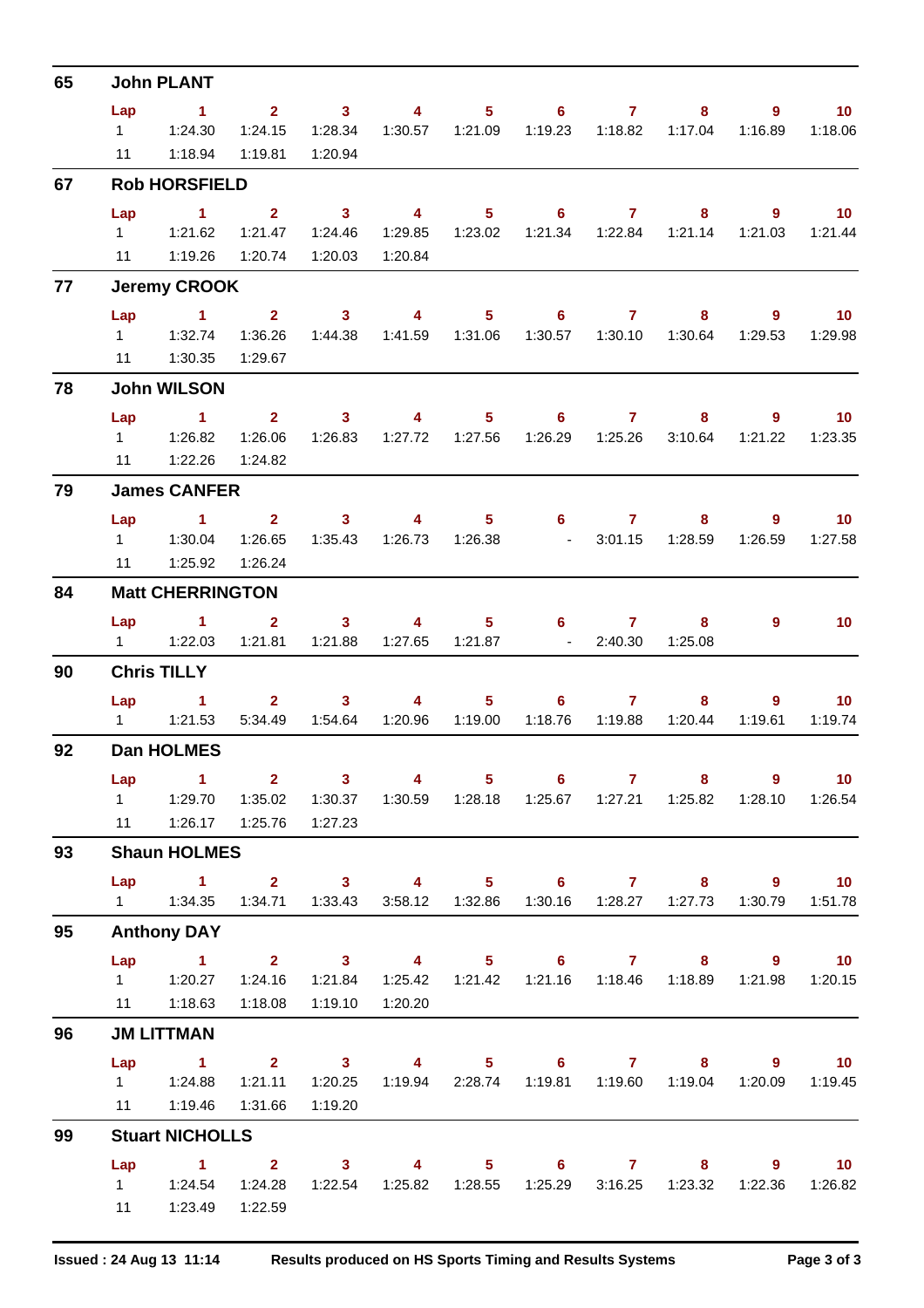### **750MC Cartek Roadsports Series + SR&GT Challenge Race 5**



**No 65 - 3 position penalty from previous race.**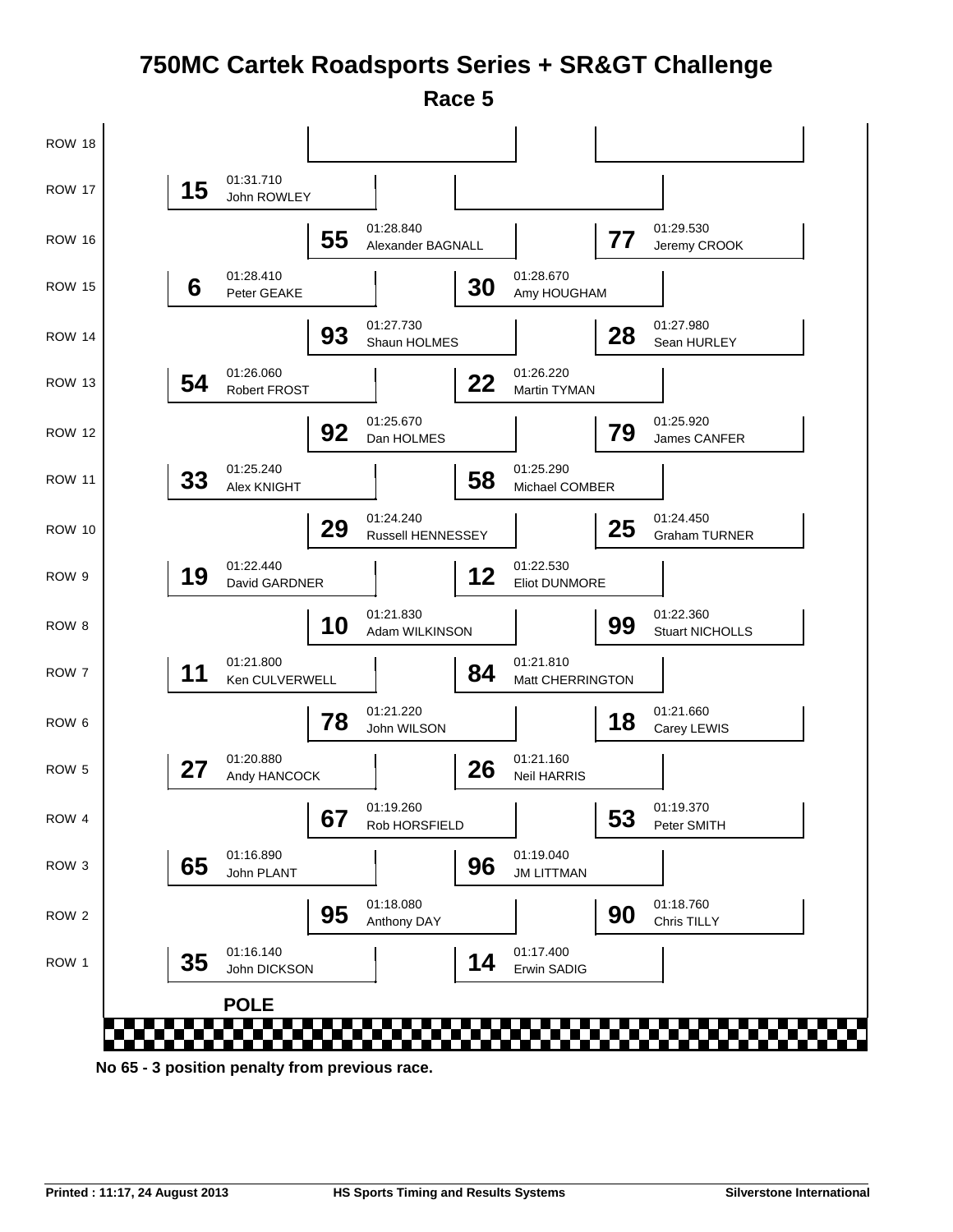

## **750MC Cartek Roadsports Series + SR&GT Challenge**

| PI             | No | <b>CI</b>  | <b>Name</b>                                         | Car                        | Laps | Time     | Behind  | MPH | Best Lap on MPH |              |       |
|----------------|----|------------|-----------------------------------------------------|----------------------------|------|----------|---------|-----|-----------------|--------------|-------|
| $\mathbf{1}$   | 35 | <b>SRA</b> | John DICKSON/Cheng LIM                              | <b>RAM SC</b>              | 34   | 45:32.46 |         |     | 82.87 1:15.02   | 25           | 88.78 |
| 2              | 65 | <b>SRA</b> | <b>John PLANT</b>                                   | Allard J2                  | 34   | 45:35.01 | 2.55    |     | 82.79 1:14.90   | 34           | 88.92 |
| 3              | 95 | A          | <b>Anthony DAY</b>                                  | <b>Toyota MR2 Roadster</b> | 33   | 45:41.84 | 1 Lap   |     | 80.16 1:16.19   | 18           | 87.41 |
| 4              | 96 | в          | <b>JM LITTMAN</b>                                   | <b>Porsche Boxster</b>     | 33   | 45:42.60 | 1 Lap   |     | 80.14 1:19.05   | $\mathbf{2}$ | 84.25 |
| 5              | 14 | A          | <b>Emin SADIG/Wil ARIF</b>                          | <b>BMW Z3M</b>             | 33   | 45:49.90 | 1 Lap   |     | 79.92 1:16.65   | 26           | 86.89 |
| 6              | 67 | A          | <b>Rob HORSFIELD</b>                                | <b>Toyota MR2</b>          | 32   | 45:35.87 | 2 Laps  |     | 77.90 1:19.83   | 5            | 83.43 |
| $\overline{7}$ | 10 | <b>SRD</b> | <b>Adam WILKINSON</b>                               | <b>Lotus 11 Replica</b>    | 32   | 45:41.20 | 2 Laps  |     | 77.75 1:20.23   | 24           | 83.01 |
| 8              | 18 | в          | <b>Carey LEWIS/Frank PETTIT</b>                     | Honda DC5                  | 32   | 45:55.80 | 2 Laps  |     | 77.34 1:20.64   | 6            | 82.59 |
| 9              | 78 | в          | <b>John WILSON/Patrick</b><br><b>MORTELL</b>        | <b>Toyota MR2 Mk2</b>      | 32   | 46:14.40 | 2 Laps  |     | 76.82 1:21.00   | 27           | 82.22 |
| 10             | 54 | <b>SRB</b> | <b>Robert FROST</b>                                 | <b>DAX Tojiero</b>         | 32   | 46:16.10 | 2 Laps  |     | 76.77 1:20.72   | 23           | 82.51 |
| 11             | 99 | B          | <b>Stuart NICHOLLS/Mick</b><br><b>NICHOLLS</b>      | <b>Toyota MR2 Roadster</b> | 32   | 46:17.34 | 2 Laps  |     | 76.74 1:22.53   | 18           | 80.70 |
| 12             | 12 | C          | <b>Eliot DUNMORE</b>                                | <b>VW Corrado</b>          | 32   | 46:19.90 | 2 Laps  |     | 76.66 1:22.61   | 32           | 80.62 |
| 13             | 19 | в          | David<br><b>GARDNER/Christopher</b><br><b>MILLS</b> | Ginetta G27                | 32   | 46:20.69 | 2 Laps  |     | 76.64 1:22.18   | 31           | 81.04 |
| 14             | 26 | A          | <b>Neil HARRIS</b>                                  | <b>Toyota MR2 Turbo</b>    | 32   | 46:49.94 | 2 Laps  |     | 75.85 1:22.27   | 3            | 80.95 |
| 15             | 53 | <b>SRC</b> | <b>Peter SMITH/Matthew SMITH</b>                    | Ginetta G20                | 31   | 45:52.30 | 3 Laps  |     | 75.01 1:20.38   | 21           | 82.86 |
| 16             | 33 | C          | <b>Alex KNIGHT</b>                                  | <b>Toyota MR2 Mk2</b>      | 31   | 46:15.78 | 3 Laps  |     | 74.38 1:24.37   | 13           | 78.94 |
| 17             | 25 | <b>SRB</b> | <b>Graham TURNER</b>                                | Porsche 917K Replica       | 30   | 46:13.48 | 4 Laps  |     | 72.04 1:25.55   | 17           | 77.85 |
| 18             | 79 | C          | <b>James CANFER/Daniel</b><br><b>WILLIAMS</b>       | Mazda MX5                  | 30   | 46:21.19 | 4 Laps  |     | 71.84 1:26.45   | 16           | 77.04 |
| 19             | 93 | <b>SRC</b> | <b>Shaun HOLMES</b>                                 | <b>MGC GT</b>              | 30   | 46:54.93 | 4 Laps  |     | 70.98 1:27.35   | 25           | 76.24 |
| 20             | 55 | C          | <b>Alexander BAGNALL/Rory</b><br><b>BAGNALL</b>     | <b>Toyota MR2 MK1</b>      | 29   | 46:07.31 | 5 Laps  |     | 69.79 1:29.38   | 8            | 74.51 |
| 21             | 15 | C          | <b>John ROWLEY</b>                                  | Mazda MX5                  | 29   | 46:37.29 | 5 Laps  |     | 69.05 1:29.14   | 29           | 74.71 |
| 22             | 6  | C          | <b>Peter GEAKE/John HEWAT</b>                       | <b>MGF</b>                 | 29   | 46:39.34 | 5 Laps  |     | 68.99 1:28.84   | 6            | 74.97 |
| 23             | 77 | C          | <b>Jeremy CROOK</b>                                 | Mazda MX5                  | 29   | 46:39.57 | 5 Laps  |     | 68.99 1:29.99   | 22           | 74.01 |
| 24             | 49 | C          | <b>Alexander MORGAN</b>                             | Mazda MX5                  | 29   | 46:40.01 | 5 Laps  |     | 68.98 1:30.09   | 28           | 73.93 |
| 25             | 28 | B          | <b>Sean HURLEY</b>                                  | <b>Toyota MR2 Mk2</b>      | 25   | 46:28.83 | 9 Laps  |     | 59.70 1:27.61   | 16           | 76.02 |
| 26             | 58 | C          | <b>Michael COMBER</b>                               | Mazda MX5                  | 22   | 46:54.72 | 12 Laps |     | 52.05 1:23.34   | 20           | 79.91 |

#### **Weather / Track:** Cloudy / Dry

| <b>Start Time: 14:32</b> | Silverstone International | 24 Aug 13 15:28                        |
|--------------------------|---------------------------|----------------------------------------|
| <b>Clerk of Course:</b>  | Time Issued:              | <b>Chief Timekeeper: Terry Stevens</b> |
|                          |                           |                                        |

**THESE RESULTS REMAIN PROVISIONAL FOR A MINIMUM OF 30 MINUTES FROM THE TIME OF ISSUE AND UNTIL ALL JUDICIAL AND TECHNICAL MATTERS HAVE BEEN SETTLED.**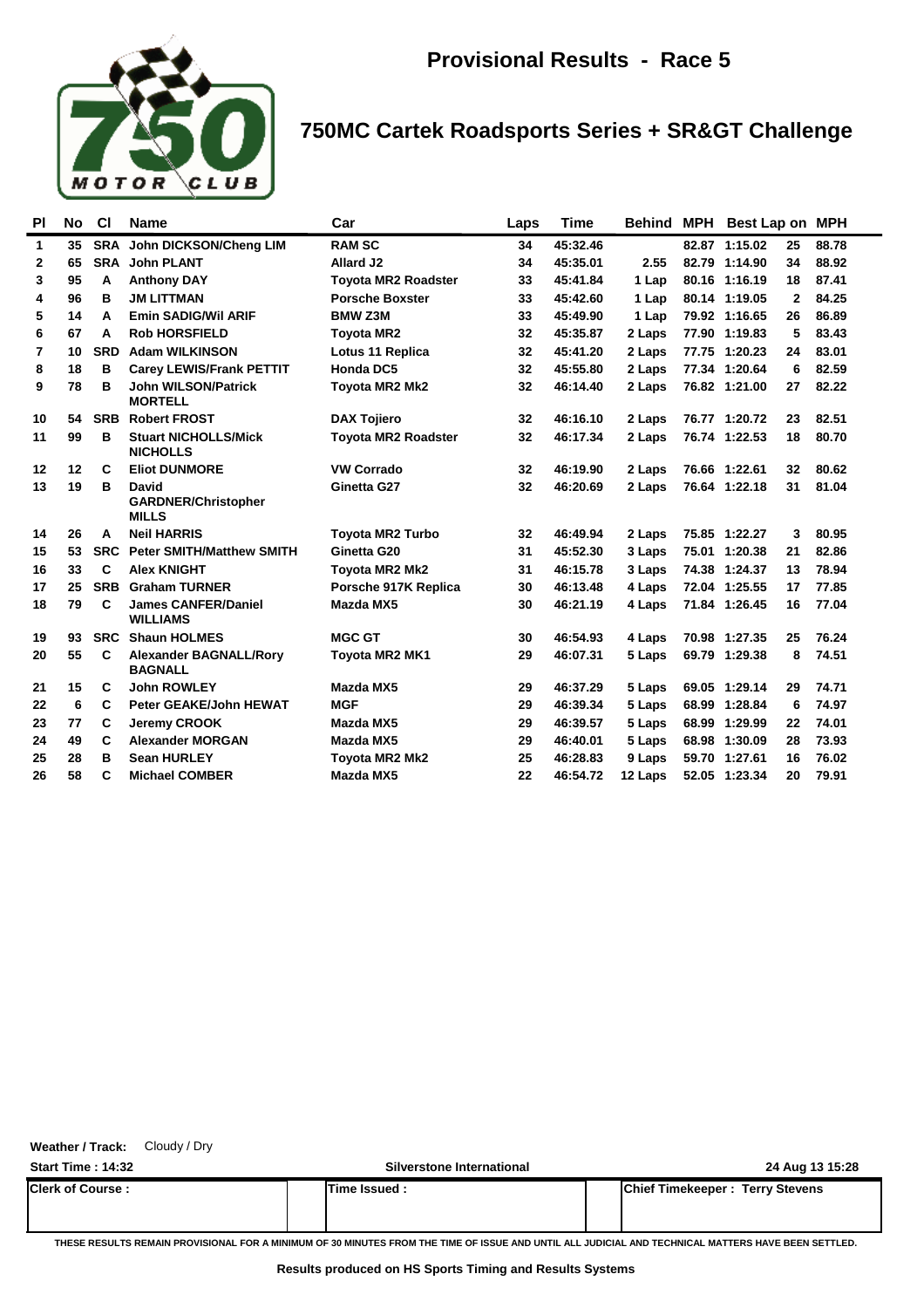| PI | No | <b>CI</b>             | <b>Name</b>                                    | Car                        | Laps | Time     | <b>Behind MPH</b> | Best Lap on MPH |              |           |
|----|----|-----------------------|------------------------------------------------|----------------------------|------|----------|-------------------|-----------------|--------------|-----------|
|    |    | <b>Not-Classified</b> |                                                |                            |      |          |                   |                 |              |           |
|    | 90 |                       | <b>SRA Chris TILLY</b>                         | <b>MGB GT V8</b>           | 29   | 39:51.26 | <b>DNF</b>        | 80.77 1:17.38   | 9            | 86.07     |
|    | 92 | C                     | Dan HOLMES                                     | Toyota MR2 Mk2             | 20   | 30:20.20 | <b>DNF</b>        | 73.18 1:24.89   | 10           | 78.45     |
|    | 27 | C                     | <b>Andy HANCOCK/Gavin</b><br><b>SPENCER</b>    | <b>Honda CRX</b>           | 7    | 9:45.41  | <b>DNF</b>        | 79.64 1:20.82   | 5.           | 82.41     |
|    | 84 | в                     | <b>Matt CHERRINGTON/Sean</b><br><b>COOPER</b>  | <b>BMW Z3</b>              | 5    | 6:57.75  | <b>DNF</b>        | 79.71 1:20.81   | 5.           | 82.42     |
|    | 29 | C                     | <b>Russell HENNESSEY/Martin</b><br><b>FAHY</b> | toyota MR2 Mk2             | 5    | 7:23.60  | <b>DNF</b>        | 75.07 1:24.77   | 4            | 78.57     |
|    | 30 | C                     | Amy HOUGHAM/George<br><b>HOUGHAM</b>           | Toyota MR2                 | 5    | 8:04.26  | <b>DNF</b>        | 68.76 1:33.34   | 5            | 71.35     |
|    | 22 | <b>SRC</b>            | <b>Martin TYMAN</b>                            | Taydec                     | 3    | 4:55.55  | <b>DNF</b>        | 67.60 1:29.98   | $2^{\circ}$  | 74.02     |
|    | 11 |                       | <b>SRB Ken CULVERWELL</b>                      | Lotus 23R                  | 0    |          | <b>Starter</b>    |                 |              |           |
|    |    | <b>Fastest Lap</b>    |                                                |                            |      |          |                   |                 |              |           |
|    | 65 |                       | <b>SRA</b> John PLANT                          | Allard J2                  |      |          |                   | 1:14.90         | 34           | 88.92     |
|    | 95 | A                     | <b>Anthony DAY</b>                             | <b>Toyota MR2 Roadster</b> |      |          |                   | 1:16.19         | 18           | 87.41 Rec |
|    | 96 | в                     | <b>JM LITTMAN</b>                              | <b>Porsche Boxster</b>     |      |          |                   | 1:19.05         | $\mathbf{2}$ | 84.25 Rec |
|    | 10 | <b>SRD</b>            | <b>Adam WILKINSON</b>                          | Lotus 11 Replica           |      |          |                   | 1:20.23         | 24           | 83.01     |
|    | 53 | <b>SRC</b>            | <b>Peter SMITH/Matthew SMITH</b>               | Ginetta G20                |      |          |                   | 1:20.38         | 21           | 82.86     |
|    | 54 | <b>SRB</b>            | <b>Robert FROST</b>                            | <b>DAX Tojiero</b>         |      |          |                   | 1:20.72         | 23           | 82.51     |
|    | 27 | C                     | Andy HANCOCK/Gavin<br><b>SPENCER</b>           | <b>Honda CRX</b>           |      |          |                   | 1:20.82         | 5            | 82.41 Rec |

**Weather / Track:** Cloudy / Dry

**Start Time : 14:32 Silverstone International 24 Aug 13 15:28 Clerk of Course : Time Issued : Chief Timekeeper : Terry Stevens**

**THESE RESULTS REMAIN PROVISIONAL FOR A MINIMUM OF 30 MINUTES FROM THE TIME OF ISSUE AND UNTIL ALL JUDICIAL AND TECHNICAL MATTERS HAVE BEEN SETTLED.**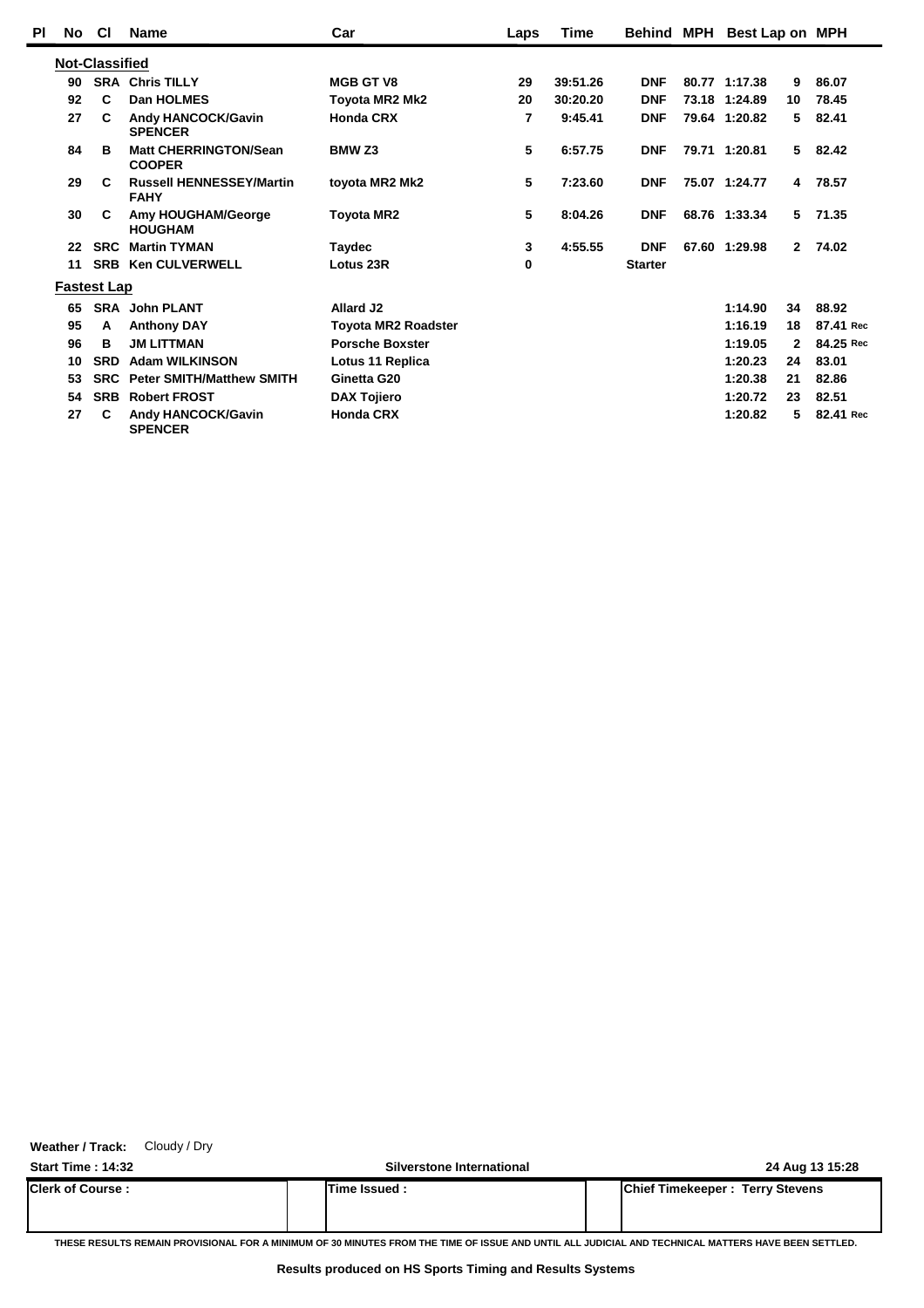|     | Lap 1      |    | Lap <sub>2</sub> |    | Lap <sub>3</sub> |    | Lap 4      |    | Lap <sub>5</sub> |    | Lap <sub>6</sub> |    | Lap <sub>7</sub> |    | Lap <sub>8</sub> |    | Lap <sub>9</sub> |    | Lap <sub>10</sub> |
|-----|------------|----|------------------|----|------------------|----|------------|----|------------------|----|------------------|----|------------------|----|------------------|----|------------------|----|-------------------|
| No. | Time       | No | Time             | No | Time             | No | Time       | No | Time             | No | Time             | No | Time             | No | Time             | No | Time             | No | Time              |
|     | 95 1:23.52 |    | 95 2:42.59       | 95 | 4:01.88          | 95 | 5:21.59    |    | 95 6:39.92       |    | 95 7:59.40       |    | 65 9:18.90       |    | 65 10:39.42      |    | 65 11:56.90      |    | 65 13:15.00       |
|     | 96 1:24.14 |    | 96 2:43.19       | 96 | 4:02.85          | 96 | 5:22.30    |    | 65 6:41.95       |    | 93 7:59.47 *1    |    | 95 9:20.22       |    | 25 10:43.37 *1   |    | 35 12:00.82      |    | 92 13:16.03 *1    |
|     | 65 1:26.07 |    | 65 2:46.72       | 65 | 4:06.46          | 65 | 5:24.19    |    | 96 6:42.33       | 65 | 8:00.15          |    | 35 9:22.80       |    | 35 10:43.38      |    | 90 12:01.65      |    | 35 13:17.68       |
|     | 35 1:27.04 |    | 35 2:46.93       | 35 | 4:06.90          | 35 | 5:24.82    |    | 35 6:43.32       | 35 | 8:03.04          |    | 90 9:23.57       |    | 95 10:43.71      |    | 95 12:04.08      |    | 90 13:19.18       |
|     | 90 1:27.41 |    | 90 2:48.03       | 90 | 4:07.25          | 90 | 5:25.52    | 90 | 6:43.86          | 90 | 8:03.31          | 79 | $9:25.34$ *1     |    | 90 10:44.27      |    | 96 12:08.01      |    | 95 13:23.40       |
|     | 67 1:29.94 |    | 67 2:51.00       | 67 | 4:11.36          | 67 | 5:31.81    |    | 67 6:51.64       | 96 | 8:03.75          | 96 | 9:25.62          |    | 53 10:45.30 *1   |    | 25 12:17.12 *1   |    | 96 13:27.87       |
|     | 78 1:30.43 |    | 84 2:54.09       | 84 | 4:15.92          | 84 | 5:36.94    | 84 | 6:57.75          | 30 | 8:04.26 *1       | 93 | 9:33.06 *1       | 96 | 10:46.77         |    | 53 12:17.38 *1   |    | 67 13:39.77       |
|     | 84 1:31.66 |    | 78 2:54.42       | 18 | 4:18.15          | 18 | 5:39.62    | 18 | 7:00.68          | 77 | 8:05.63 *1       |    | 67 9:34.73       | 28 | 10:47.63 *1      |    | 67 12:17.73      |    | 53 13:46.23 *1    |
|     | 18 1:32.00 |    | 18 2:55.11       | 78 | 4:19.88          | 27 | 5:42.06    |    | 27 7:02.88       | 15 | $8:06.15$ *1     |    | 77 9:37.92 *1    | 6  | 10:49.06 *1      |    | 28 12:17.74 *1   |    | 18 13:47.29       |
|     | 27 1:33.24 |    | 27 2:55.97       | 27 | 4:20.02          | 78 | 5:43.72    | 10 | 7:07.19          | 49 | 8:07.61 *1       |    | 15 9:39.74 *1    | 55 | 10:50.70 *1      | 6  | 12:18.82 *1      |    | 25 13:48.20 *1    |
|     | 26 1:34.06 |    | 26 2:59.24       | 26 | 4:21.51          | 26 | 5:45.19    |    | 78 7:07.96       | 67 | 8:11.65          |    | 49 9:40.38 *1    | 79 | 10:53.54 *1      |    | 55 12:20.08 *1   |    | 28 13:49.02 *1    |
|     | 10 1:34.44 |    | 10 2:59.69       | 10 | 4:23.13          | 10 | 5:45.43    | 26 | 7:08.95          | 18 | 8:21.32          |    | 18 9:42.40       |    | 67 10:56.26      |    | 79 12:21.29 *1   |    | 6 13:49.35 *1     |
|     | 54 1:35.38 |    | 99 3:00.04       | 54 | 4:24.34          | 54 | 5:48.06    |    | 54 7:10.89       | 27 | 8:23.71          | 27 | 9:45.41          |    | 18 11:04.17      |    | 18 12:24.92      |    | 79 13:50.39 *1    |
|     | 99 1:35.94 |    | 54 3:01.28       | 99 | 4:24.84          | 99 | 5:48.94    |    | 99 7:12.17       |    | 10 8:28.52       |    | 10 9:50.52       |    | 93 11:05.41 *1   |    | 10 12:36.02      |    | 55 13:51.68 *1    |
|     | 14 1:36.54 |    | 12 3:03.64       | 12 | 4:27.33          | 12 | 5:50.65    |    | 14 7:13.34       |    | 26 8:31.26       |    | 26 9:54.87       |    | 77 11:08.78 *1   |    | 93 12:36.75 *1   |    | 10 13:57.90       |
|     | 53 1:37.57 |    | 14 3:05.38       | 14 | 4:29.44          | 14 | 5:51.46    |    | 12 7:14.56       | 78 | 8:32.54          |    | 78 9:56.50       |    | 15 11:11.34 *1   |    | 77 12:40.85 *1   |    | 26 14:04.34       |
|     | 33 1:37.80 |    | 53 3:07.67       | 29 | 4:33.50          | 19 | 5:57.38    | 19 | 7:20.91          | 54 | 8:33.92          |    | 14 9:57.43       | 49 | 11:13.20 *1      |    | 26 12:41.29      |    | 93 14:07.06 *1    |
|     | 12 1:38.07 |    | 19 3:08.18       | 19 | 4:33.75          | 29 | 5:58.27    | 29 | 7:23.60          |    | 14 8:34.74       |    | 54 9:58.10       |    | 10 11:13.41      |    | 14 12:44.45      |    | 54 14:08.84       |
|     | 19 1:38.42 |    | 33 3:08.42       | 33 | 4:38.69          | 33 | 6:05.39    |    | 33 7:31.21       | 99 | 8:35.43          |    | 99 9:58.48       |    | 26 11:17.70      |    | 15 12:44.87 *1   |    | 78 14:13.05       |
|     | 58 1:38.58 |    | 29 3:08.61       | 92 | 4:39.59          | 92 | 6:06.01    |    | 92 7:32.17       |    | 12 8:38.44       |    | 12 10:02.22      |    | 14 11:19.76      |    | 78 12:44.97      |    | 99 14:13.94       |
|     | 92 1:39.09 |    | 22 3:10.01       | 53 | 4:39.96          | 53 | 6:10.98    |    | 25 7:39.44       | 19 | 8:45.08          |    | 19 10:08.56      |    | 78 11:20.65      |    | 49 12:46.07 *1   |    | 12 14:14.47       |
|     | 29 1:39.41 |    | 92 3:10.64       | 25 | 4:44.31          | 25 | 6:12.53    |    | 53 7:42.20       | 33 | 8:56.89          |    | 33 10:22.39      |    | 54 11:21.98      |    | 54 12:46.08      |    | 77 14:15.04 *1    |
|     | 22 1:40.03 |    | 58 3:12.60       | 28 | 4:45.25          | 79 | 6:15.34    |    | 79 7:42.59       |    | 92 8:57.98       |    | 92 10:23.39      |    | 99 11:23.08      |    | 99 12:46.46      |    | 19 14:19.67       |
| 6.  | 1:41.91    |    | 25 3:13.24       | 6  | 4:45.81          | 28 | 6:16.53    |    | 28 7:45.78       |    | 25 9:07.68       |    |                  |    | 12 11:26.11      |    | 12 12:49.18      |    | 15 14:19.83 *1    |
|     | 28 1:42.36 | 6  | 3:13.76          | 79 | 4:46.20          | 6  | 6:16.83    |    | $6$ 7:47.20      |    | 53 9:12.69       |    |                  |    | 19 11:31.95      |    | 19 12:55.15      |    | 49 14:21.43 *1    |
|     | 55 1:43.05 |    | 28 3:14.63       | 55 | 4:46.42          | 55 | 6:17.26    |    | 55 7:47.72       | 28 | 9:15.71          |    |                  |    | 33 11:48.24      |    | 33 13:14.69      |    | 14 14:24.33       |
|     | 25 1:44.07 |    | 79 3:15.29       | 22 | 4:55.55          | 93 | 6:27.41    |    |                  | 6  | 9:16.04          |    |                  |    | 92 11:49.52      |    |                  |    |                   |
|     | 79 1:44.62 |    | 55 3:15.73       | 93 | 4:56.13          | 30 | 6:30.92    |    |                  |    | 55 9:17.21       |    |                  |    |                  |    |                  |    |                   |
|     | 30 1:47.58 |    | 30 3:22.81       | 30 | 4:57.51          | 77 | 6:31.55    |    |                  |    |                  |    |                  |    |                  |    |                  |    |                   |
|     | 77 1:47.84 |    | 93 3:23.31       | 77 | 4:57.76          | 15 | 6:32.61    |    |                  |    |                  |    |                  |    |                  |    |                  |    |                   |
|     | 93 1:48.17 |    | 77 3:23.84       | 15 | 4:58.58          |    | 49 6:33.99 |    |                  |    |                  |    |                  |    |                  |    |                  |    |                   |
|     | 49 1:49.48 |    | 49 3:25.07       |    | 49 4:59.66       |    |            |    |                  |    |                  |    |                  |    |                  |    |                  |    |                   |
|     | 15 1:49.92 |    | 15 3:25.49       |    |                  |    |            |    |                  |    |                  |    |                  |    |                  |    |                  |    |                   |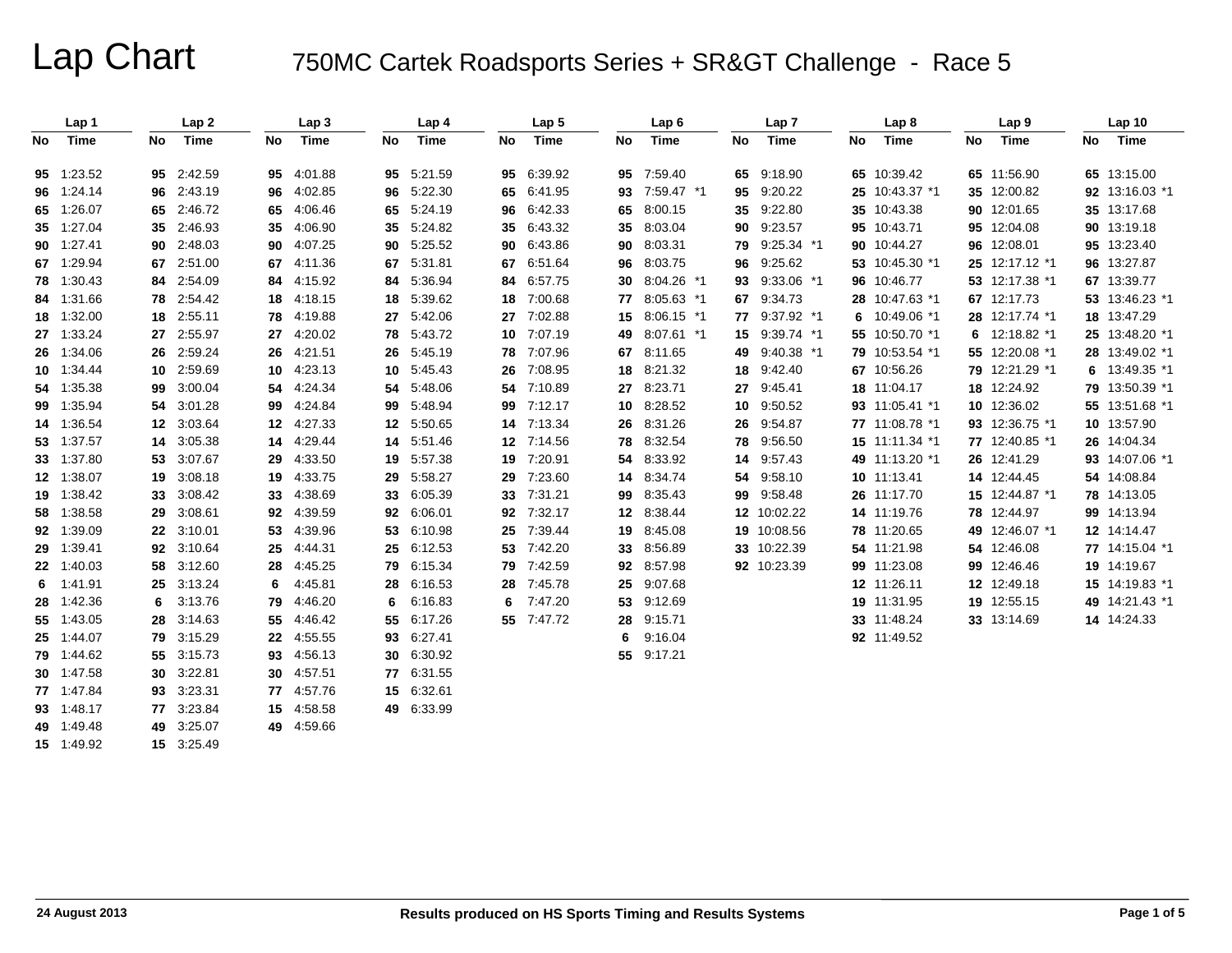| Lap 11         | Lap 12         | Lap 13         | Lap 14            | Lap 15          | Lap16           | Lap 17          | Lap 18          | Lap 19          | Lap 20          |
|----------------|----------------|----------------|-------------------|-----------------|-----------------|-----------------|-----------------|-----------------|-----------------|
| No Time        | Time<br>No     | No<br>Time     | Time<br>No        | No<br>Time      | No Time         | No<br>Time      | No<br>Time      | Time<br>No      | No Time         |
|                |                |                |                   |                 |                 |                 |                 |                 |                 |
| 65 14:32.14    | 65 15:50.04    | 65 17:09.12    | 65 18:28.21       | 65 19:47.22     | 95 21:19.61     | 95 22:38.22     | 95 23:54.41     | 35 26:31.02     | 35 27:47.34     |
| 35 14:36.70    | 15 15:52.08 *2 | 19 17:10.20 *1 | 18:33.49<br>90    | 12 19:47.88 *1  | 96 21:22.36 *1  | 65 22:40.12 *1  | 65 23:57.64 *1  | 65 26:32.44     | 65 27:48.46     |
| 90 14:36.89    | 49 15:53.62 *2 | 35 17:15.52    | 19 18:34.41 *1    | 79 19:48.37 *2  | 19 21:22.65 *1  | 35 22:42.22 *1  | 35 23:57.95 *1  | 67 26:32.91 *1  | 67 27:54.28 *1  |
| 33 14:39.88 *1 | 35 15:54.87    | 90 17:16.49    | 18:38.95 *2<br>93 | 78 19:49.16 *1  | 6 $21:22.93*2$  | 96 22:43.02 *1  | 99 24:00.94 *2  | 77 26:35.09 *3  | 55 27:57.37 *3  |
| 92 14:40.92 *1 | 90 15:55.29    | 77 17:18.36 *2 | 18:39.56<br>95    | 99 19:49.86 *1  | 90 21:25.57 *1  | 90 22:45.95 *1  | 96 24:03.06 *1  | 10 26:35.95 *1  | 10 27:58.77 *1  |
| 95 14:41.63    | 95 16:01.17    | 95 17:20.17    | 96 18:41.63       | 25 19:51.51 *3  | 35 21:25.79 *1  | 53 22:48.81 *3  | 90 24:04.86 *1  | 15 26:36.43 *3  | 90 28:01.37     |
| 96 14:47.47    | 33 16:06.19 *1 | 15 17:24.72 *2 | 77 18:50.39 *2    | 6 19:51.88 *2   | 58 21:28.33 *12 | 25 22:50.00 *3  | 53 24:09.56 *3  | 26 26:42.69     | 96 28:03.94     |
| 67 15:00.87    | 92 16:06.65 *1 | 49 17:26.40 *2 | 15 18:56.48 *2    | 19 19:58.35 *1  | 92 21:46.47 *1  | 79 22:50.28 *3  | 19 24:09.80 *2  | 90 26:43.51     | 77 28:06.59 *3  |
| 18 15:08.34    | 96 16:07.33    | 96 17:28.06    | 33 18:56.70 *1    | 95 19:59.67     | 33 21:47.00 *1  | 6 22:50.79 *2   | 25 24:18.29 *3  | 96 26:43.95     | 15 28:07.09 *3  |
| 53 15:15.92 *1 | 67 16:23.04    | 33 17:32.33 *1 | 18:58.08 *2<br>49 | 93 20:03.82 *2  | 77 21:51.82 *2  | 58 22:51.76 *12 | 54 24:18.39 *2  | 95 26:46.45     | 12 28:11.07 *1  |
| 25 15:17.11 *1 | 18 16:29.21    | 92 17:33.23 *1 | 18:58.98 *1<br>92 | 58 20:04.37 *12 | 15 21:53.49 *2  | 54 22:54.18 *2  | 58 24:18.89 *12 | 12 26:46.69 *1  | 99 28:11.25 *1  |
| 28 15:18.32 *1 | 25 16:42.87 *1 | 67 17:43.42    | 67 19:00.37       | 55 20:05.75 *2  | 18 21:55.34     | 93 23:07.28 *3  | 79 24:19.53 *3  | 99 26:46.94 *1  | 53 28:12.21 *2  |
| 6 15:19.30 *1  | 10 16:44.74    | 18 17:50.48    | 19:12.68<br>18    | 35 20:08.46 *1  | 49 22:01.05 *2  | 33 23:12.66 *1  | 93 24:36.04 *3  | 49 26:50.66 *3  | 78 28:19.03 *1  |
| 10 15:19.87    | 53 16:45.32 *1 | 10 18:07.23    | 19:26.92<br>10    | 77 20:21.88 *2  | 10 22:25.89 *1  | 55 23:25.89 *3  | 92 24:36.79 *2  | 53 26:50.99 *2  | 19 28:19.33 *1  |
| 79 15:21.39 *1 | 6 16:49.46 *1  | 53 18:14.25 *1 | 19:39.30<br>26    | 33 20:22.21 *1  | 26 22:26.33     | 14 23:44.77 *1  | 33 24:37.38 *1  | 19 26:55.76 *1  | 49 28:22.61 *3  |
| 55 15:21.76 *1 | 79 16:50.85 *1 | 26 18:16.10    | 54 19:40.29       | 92 20:25.77 *1  | 14 22:26.83 *1  | 10 23:49.14 *1  | 18 24:54.45 *1  | 78 26:56.34 *1  | 54 28:25.18 *1  |
| 26 15:28.00    | 28 16:51.20 *1 | 54 18:19.16    | 53 19:41.14 *1    | 15 20:27.51 *2  | 12 22:27.91     | 67 23:50.50 *1  | 55 24:56.41 *3  | 54 27:03.24 *1  | 95 28:30.78     |
| 54 15:31.19    | 55 16:51.44 *1 | 28 18:20.40 *1 |                   | 49 20:29.99 *2  | 67 22:29.60 *1  | 26 23:53.25     | 14 25:02.86 *1  | 25 27:10.57 *2  | 28 28:37.68 *7  |
| 93 15:35.83 *1 | 26 16:51.68    | 79 18:21.10 *1 |                   | 18 20:34.11     | 78 22:33.62     |                 | 77 25:03.64 *3  | 58 27:12.06 *11 | 25 28:38.83 *2  |
| 78 15:36.57    | 54 16:53.01    | 6 18:21.76 *1  |                   | 26 21:01.74     |                 |                 | 15 25:05.03 *3  | 79 27:13.10 *2  | 58 28:39.47 *11 |
| 99 15:37.06    | 78 17:00.05    | 14 18:23.95    |                   | 14 21:09.30 *1  |                 |                 | 67 25:11.14 *1  | 92 27:27.45 *1  | 79 28:40.85 *2  |
| 12 15:37.69    | 12 17:01.10    | 12 18:24.13    |                   | 12 21:10.82     |                 |                 | 10 25:11.82 *1  | 33 27:29.01     | 92 28:53.74 *1  |
| 19 15:43.76    | 99 17:01.85    | 78 18:24.38    |                   | 99 21:12.28     |                 |                 | 35 25:14.87     | 93 27:35.86 *2  | 14 28:56.45     |
| 77 15:46.70 *1 | 93 17:06.96 *1 | 99 18:25.30    |                   | 78 21:13.02     |                 |                 | 65 25:15.92     | 14 27:38.63     |                 |
| 14 15:46.96    | 14 17:08.66    | 55 18:26.25 *1 |                   | 25 21:19.00 *2  |                 |                 | 49 25:18.02 *3  | 18 27:42.54     |                 |
|                |                |                |                   |                 |                 |                 | 26 25:18.27     | 6 27:43.41 *2   |                 |
|                |                |                |                   |                 |                 |                 | 12 25:22.51 *1  |                 |                 |
|                |                |                |                   |                 |                 |                 | 96 25:22.69     |                 |                 |
|                |                |                |                   |                 |                 |                 | 90 25:23.52     |                 |                 |
|                |                |                |                   |                 |                 |                 | 99 25:24.41 *1  |                 |                 |
|                |                |                |                   |                 |                 |                 | 53 25:30.35 *2  |                 |                 |
|                |                |                |                   |                 |                 |                 | 19 25:32.65 *1  |                 |                 |
|                |                |                |                   |                 |                 |                 | 78 25:34.24 *1  |                 |                 |
|                |                |                |                   |                 |                 |                 | 54 25:41.24 *1  |                 |                 |
|                |                |                |                   |                 |                 |                 | 25 25:45.02 *2  |                 |                 |
|                |                |                |                   |                 |                 |                 | 58 25:45.34 *11 |                 |                 |
|                |                |                |                   |                 |                 |                 | 79 25:45.98 *2  |                 |                 |
|                |                |                |                   |                 |                 |                 | 92 26:01.95 *1  |                 |                 |
|                |                |                |                   |                 |                 |                 | 33 26:02.31     |                 |                 |
|                |                |                |                   |                 |                 |                 | 93 26:06.54 *2  |                 |                 |
|                |                |                |                   |                 |                 |                 | 6 26:06.74 *2   |                 |                 |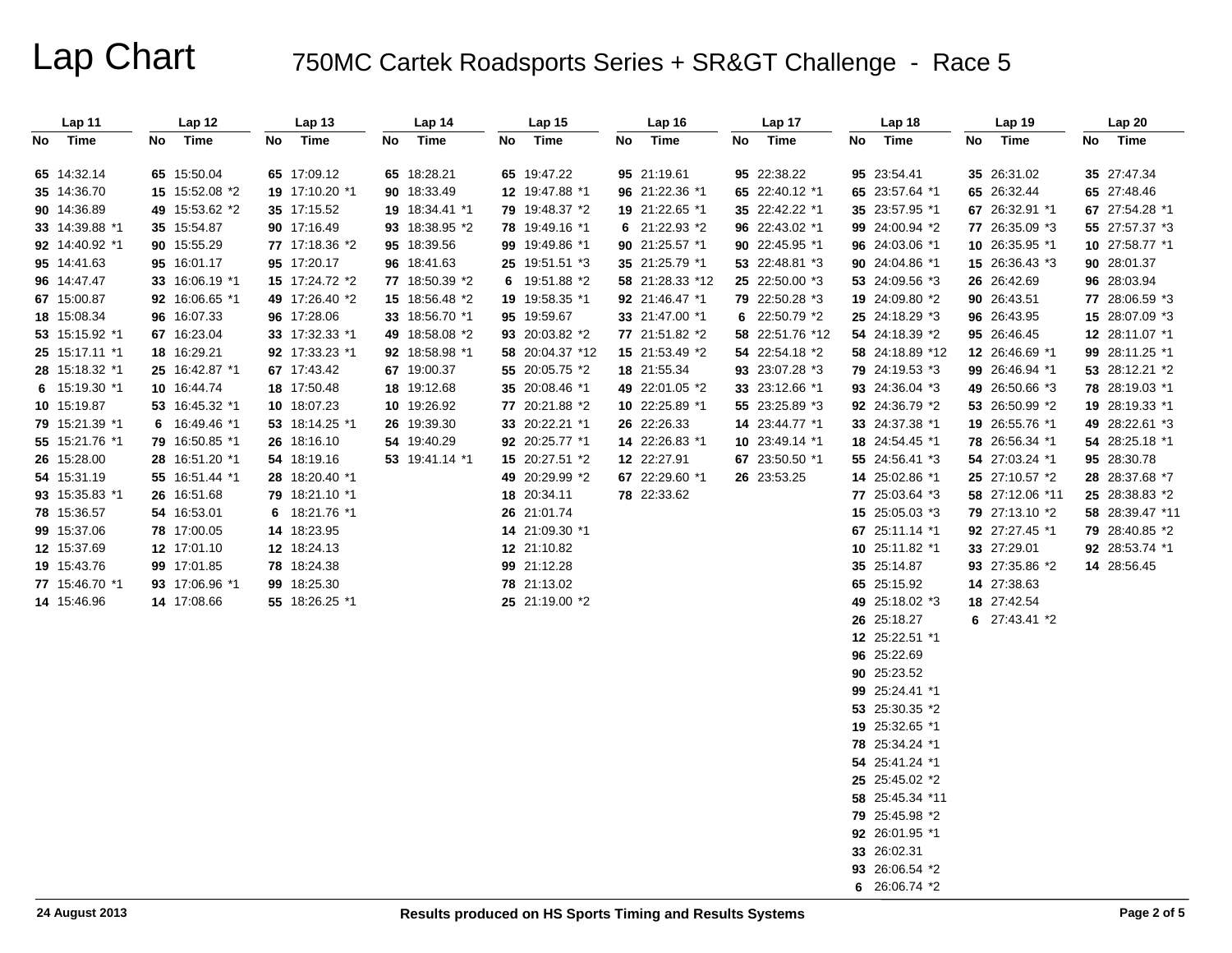26:18.55 26:19.78 26:26.04 \*2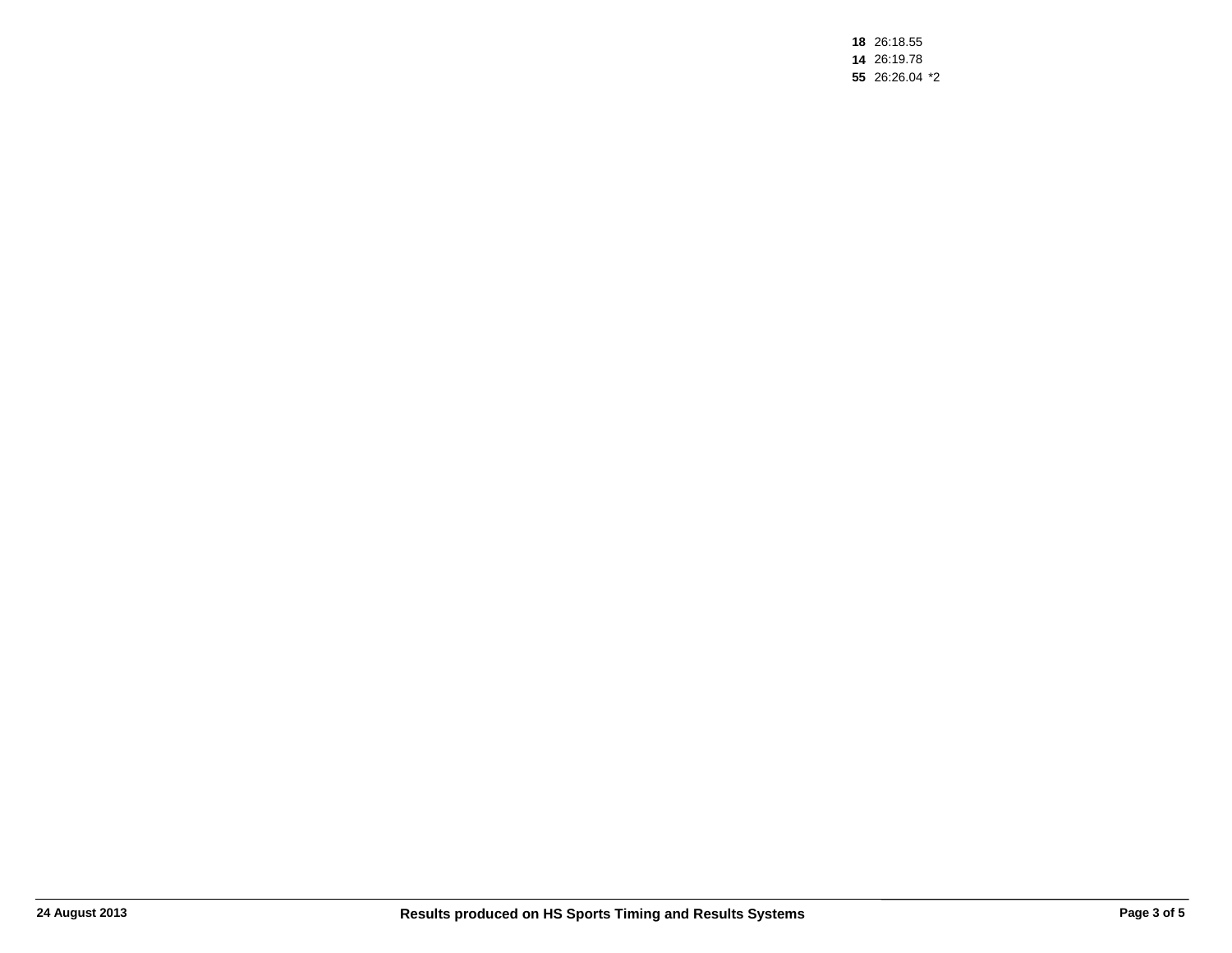|     | Lap21           |    | Lap 22          |    | Lap23          |    | Lap 24          |    | Lap25           |    | Lap26           |    | Lap 27          |    | Lap 28          |    | Lap 29          |    | Lap30           |
|-----|-----------------|----|-----------------|----|----------------|----|-----------------|----|-----------------|----|-----------------|----|-----------------|----|-----------------|----|-----------------|----|-----------------|
| No. | Time            | No | Time            | No | Time           | No | Time            | No | Time            | No | Time            | No | Time            | No | Time            | No | Time            | No | Time            |
|     | 35 29:03.23     |    | 35 30:19.17     |    | 35 31:35.85    |    | 35 32:51.58     |    | 35 34:06.60     |    | 35 35:23.11     |    | 35 36:38.97     |    | 35 37:56.22     |    | 35 39:12.48     |    | 35 40:29.11     |
|     | 93 29:05.85 *3  |    | 92 30:20.20 *2  |    | 79 31:37.83 *3 |    | 58 32:54.02 *12 |    | 14 34:07.20 *1  |    | 14 35:24.82 *1  |    | 19 36:40.38 *2  |    | 99 37:57.03 *2  |    | 65 39:16.55     |    | 28 40:29.92 *9  |
|     | 65 29:05.88     |    | 65 30:22.08     |    | 65 31:38.45    |    | 65 32:55.36     |    | 26 34:11.04 *2  |    | 65 35:27.94     |    | 14 36:41.47 *1  |    | 12 37:57.46 *2  |    | 14 39:18.52 *1  |    | 33 40:30.51 *3  |
|     | 18 29:06.92 *1  |    | 33 30:27.39 *2  |    | 28 31:38.49 *8 |    | 15 32:57.32 *4  |    | 65 34:12.06     |    | 55 35:30.49 *4  |    | 65 36:44.21     |    | 65 38:00.13     |    | 99 39:20.32 *2  |    | 65 40:31.95     |
|     | 67 29:15.39 *1  |    | 18 30:30.52 *1  |    | 33 31:53.71 *2 |    | 49 32:59.32 *4  |    | 77 34:14.69 *4  |    | 26 35:35.35 *2  |    | 26 36:59.42 *2  |    | 14 38:00.36 *1  |    | 12 39:22.44 *2  |    | 15 40:33.90 *5  |
|     | 90 29:19.64     |    | 93 30:36.10 *3  |    | 18 31:54.63 *1 |    | 25 33:03.28 *3  |    | 58 34:17.95 *12 |    | 6 35:40.23 $*4$ |    | 55 37:01.50 *4  |    | 78 38:01.78 *2  |    | 78 39:22.78 *2  |    | 14 40:35.72 *1  |
|     | 6 $29:21.02*3$  |    | 67 30:36.29 *1  |    | 90 31:55.43    |    | 79 33:04.71 *3  |    | 15 34:26.72 *4  |    | 58 35:42.73 *12 |    | 58 37:07.12 *12 |    | 54 38:02.25 *2  |    | 54 39:24.22 *2  |    | 49 40:37.81 *5  |
|     | 10 29:21.22 *1  |    | 90 30:37.08     |    | 67 31:57.52 *1 |    | 28 33:06.10 *8  |    | 49 34:31.20 *4  |    | 77 35:44.68 *4  |    | 90 37:10.30     |    | 19 38:03.88 *2  |    | 19 39:27.43 *2  |    | 99 40:42.91 *2  |
|     | 96 29:24.32     |    | 10 30:43.37 *1  |    | 10 32:04.84 *1 |    | 90 33:14.32     |    | 25 34:32.20 *3  |    | 90 35:51.39     |    | 6 $37:13.42*4$  |    | 93 38:05.52 *4  |    | 93 39:32.87 *4  |    | 78 40:44.37 *2  |
|     | 55 29:28.21 *3  |    | 96 30:44.80     |    | 96 32:05.24    |    | 67 33:18.94 *1  |    | 79 34:32.91 *3  |    | 15 35:57.09 *4  |    | 77 37:15.51 *4  |    | 26 38:22.49 *2  |    | 26 39:48.03 *2  |    | 12 40:45.24 *2  |
|     | 53 29:34.82 *2  |    | 6 $30:55.36*3$  |    | 93 32:05.39 *3 |    | 33 33:20.11 *2  |    | 90 34:33.01     |    | 25 35:59.41 *3  |    | 67 37:20.79 *1  |    | 90 38:29.98     |    | 90 39:51.26     |    | 54 40:45.58 *2  |
|     | 99 29:35.18 *1  |    | 53 30:55.75 *2  |    | 53 32:16.13 *2 |    | 18 33:20.40 *1  |    | 28 34:34.94 *8  |    | 67 35:59.84 *1  |    | 25 37:26.70 *3  |    | 58 38:31.98 *12 |    | 58 39:55.36 *12 |    | 19 40:50.14 *2  |
|     | 12 29:35.26 *1  |    | 12 30:58.93 *1  |    | 12 32:22.09 *1 |    | 96 33:26.22     |    | 67 34:39.42 *1  |    | 79 36:01.91 *3  |    | 96 37:28.98     |    | 55 38:32.36 *4  |    | 55 40:02.53 *4  |    | 93 41:00.69 *4  |
|     | 77 29:37.28 *3  |    | 99 30:59.34 *1  |    | 99 32:22.33 *1 |    | 10 33:27.19 *1  |    | 18 34:44.69 *1  |    | 28 36:03.20 *8  |    | 15 37:30.38 *4  |    | 67 38:42.27 *1  |    | 67 40:04.17 *1  |    | 26 41:12.43 *2  |
|     | 15 29:38.28 *3  |    | 55 30:59.74 *3  |    | 78 32:25.35 *1 |    | 93 33:33.43 *3  |    | 33 34:46.61 *2  |    | 49 36:03.92 *4  |    | 10 37:30.58 *1  | 6  | 38:45.57 *4     |    | 96 40:13.11     |    | 58 41:19.37 *12 |
|     | 78 29:40.95 *1  |    | 78 31:04.16 *1  |    | 19 32:26.80 *1 |    | 53 33:36.90 *2  |    | 96 34:46.77     |    | 96 36:07.89     |    | 79 37:31.07 *3  |    | 77 38:46.31 *4  |    | 10 40:15.81 *1  |    | 67 41:26.22 *1  |
|     | 19 29:42.17 *1  |    | 19 31:04.52 *1  |    | 95 32:28.41    |    | 99 33:44.95 *1  |    | 10 34:47.42 *1  |    | 18 36:09.12 *1  |    | 28 37:31.22 *8  |    | 96 38:50.66     |    | 6 $40:19.47*4$  |    | 55 41:33.34 *4  |
|     | 54 29:46.52 *1  |    | 95 31:08.18     |    | 55 32:30.01 *3 |    | 12 33:45.37 *1  |    | 53 34:58.66 *2  |    | 10 36:09.48 *1  |    | 18 37:32.13 *1  |    | 10 38:53.19 *1  |    | 77 40:20.72 *4  |    | 96 41:35.78     |
|     | 95 29:48.59     |    | 77 31:08.78 *3  |    | 54 32:30.07 *1 |    | 95 33:46.88     |    | 93 35:02.99 *3  |    | 33 36:13.23 *2  |    | 49 37:34.58 *4  |    | 25 38:53.86 *3  |    | 18 40:21.13 *1  |    | 10 41:36.84 *1  |
|     | 49 29:55.30 *3  |    | 54 31:09.30 *1  |    | 6 $32:32.27*3$ |    | 78 33:50.22 *1  |    | 95 35:06.65     |    | 53 36:19.42 *2  |    | 33 37:38.95 *2  |    | 18 38:56.84 *1  |    | 25 40:23.08 *3  |    | 95 41:44.25     |
|     | 26 30:00.38 *1  |    | 26 31:23.15 *1  |    | 77 32:40.18 *3 |    | 54 33:50.79 *1  |    | 99 35:08.92 *1  |    | 95 36:26.11     |    | 53 37:40.22 *2  |    | 79 38:59.65 *3  |    | 95 40:23.32     |    | 18 41:46.31 *1  |
|     | 58 30:05.64 *11 |    | 15 31:26.57 *3  |    | 26 32:45.76 *1 |    | 19 33:51.58 *1  |    | 12 35:10.05 *1  |    | 12 36:32.81 *1  |    | 95 37:44.70     |    | 28 39:01.03 *8  |    | 53 40:24.63 *2  |    |                 |
|     | 25 30:08.77 *2  |    | 49 31:27.06 *3  |    | 14 32:50.14    |    | 55 34:00.32 *3  |    | 78 35:14.40 *1  |    | 99 36:33.18 *1  |    |                 | 15 | 39:02.11 *4     |    | 79 40:26.59 *3  |    |                 |
|     | 28 30:09.46 *7  |    | 58 31:29.23 *11 |    |                | 6. | 34:05.09 *3     |    | 54 35:14.72 *1  |    | 93 36:34.15 *3  |    |                 |    | 53 39:02.24 *2  |    |                 |    |                 |
|     | 79 30:10.15 *2  |    | 14 31:32.05     |    |                |    |                 |    | 19 35:15.70 *1  |    | 54 36:36.92 *1  |    |                 |    | 95 39:03.96     |    |                 |    |                 |
|     | 14 30:13.53     |    | 25 31:34.47 *2  |    |                |    |                 |    |                 |    | 78 36:37.65 *1  |    |                 |    | 33 39:04.76 *2  |    |                 |    |                 |
|     |                 |    |                 |    |                |    |                 |    |                 |    |                 |    |                 |    | 49 39:05.66 *4  |    |                 |    |                 |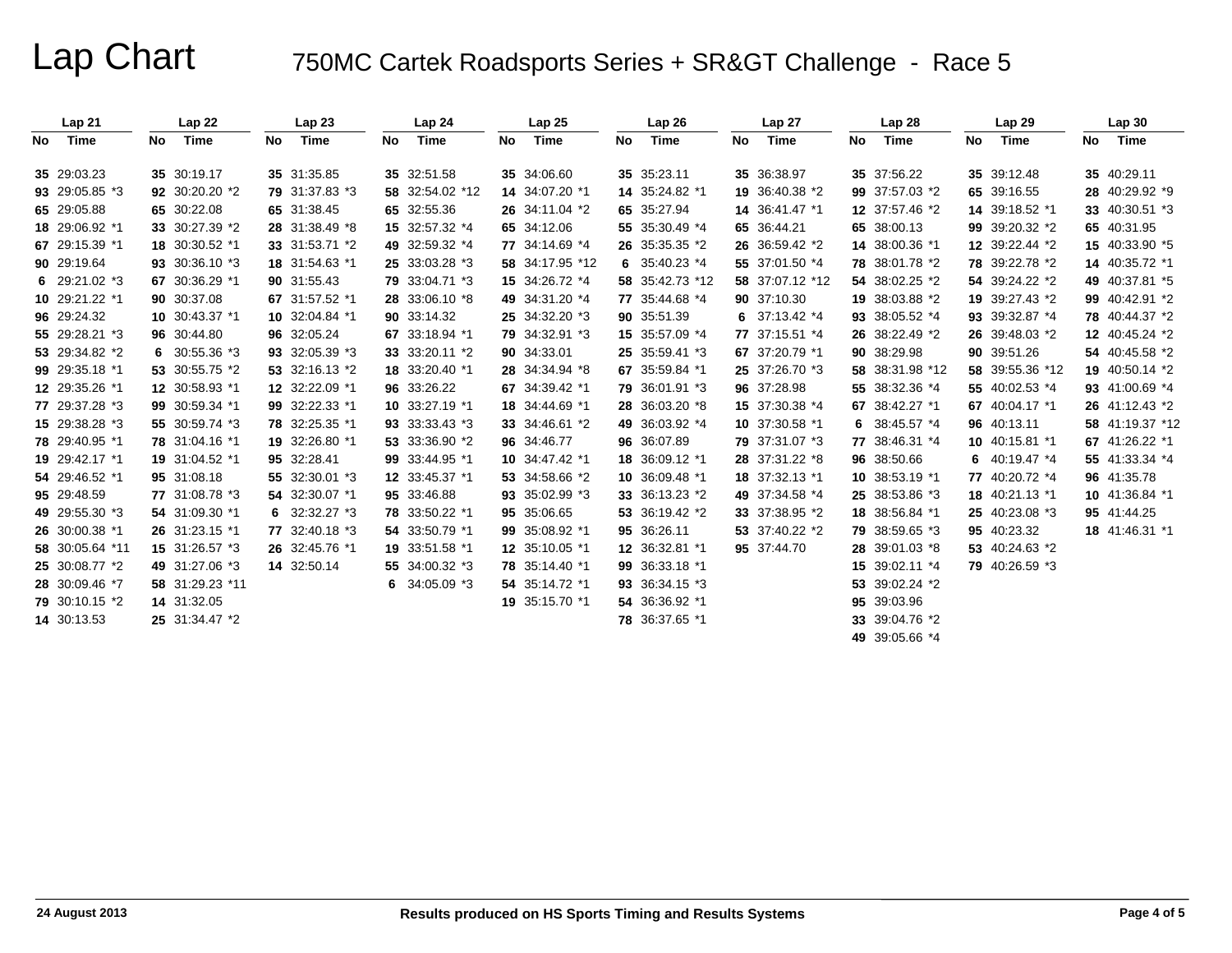| Lap <sub>31</sub> |    | Lap 32          |    | Lap33           |    | Lap 34          |    | Lap <sub>35</sub> |    | Lap36 |    | Lap <sub>37</sub> |    | Lap38 |    | Lap39 |    | Lap40 |
|-------------------|----|-----------------|----|-----------------|----|-----------------|----|-------------------|----|-------|----|-------------------|----|-------|----|-------|----|-------|
| No Time           | No | Time            | No | Time            | No | Time            | No | Time              | No | Time  | No | Time              | No | Time  | No | Time  | No | Time  |
| 35 41:46.48       |    | 35 43:01.70     |    | 35 44:16.87     |    | 35 45:32.46     |    |                   |    |       |    |                   |    |       |    |       |    |       |
| 53 41:47.30 *3    |    | 95 43:02.85 *1  |    | 65 44:20.11     |    | 65 45:35.01     |    |                   |    |       |    |                   |    |       |    |       |    |       |
| 65 41:47.67       |    | 65 43:04.39     |    | 10 44:20.84 *2  |    | 67 45:35.87 *2  |    |                   |    |       |    |                   |    |       |    |       |    |       |
| 25 41:51.98 *4    |    | 55 43:06.33 *5  |    | 96 44:21.26 *1  |    | 10 45:41.20 *2  |    |                   |    |       |    |                   |    |       |    |       |    |       |
| 79 41:54.86 *4    |    | 18 43:10.49 *2  |    | 95 44:21.51 *1  |    | 95 45:41.84 *1  |    |                   |    |       |    |                   |    |       |    |       |    |       |
| 14 41:56.49 *1    |    | 53 43:10.73 *3  |    | 53 44:31.24 *3  |    | 96 45:42.60 *1  |    |                   |    |       |    |                   |    |       |    |       |    |       |
| 6 41:57.78 *5     |    | 14 43:15.31 *1  |    | 14 44:32.68 *1  |    | 14 45:49.90 *1  |    |                   |    |       |    |                   |    |       |    |       |    |       |
| 33 41:58.37 *3    |    | 25 43:20.46 *4  |    | 18 44:33.74 *2  |    | 53 45:52.30 *3  |    |                   |    |       |    |                   |    |       |    |       |    |       |
| 77 41:58.79 *5    |    | 79 43:23.05 *4  |    | 55 44:36.73 *5  |    | 18 45:55.80 *2  |    |                   |    |       |    |                   |    |       |    |       |    |       |
| 28 41:59.98 *9    |    | 33 43:24.29 *3  |    | 25 44:47.63 *4  |    | 55 46:07.31 *5  |    |                   |    |       |    |                   |    |       |    |       |    |       |
|                   |    |                 |    |                 |    |                 |    |                   |    |       |    |                   |    |       |    |       |    |       |
| 15 42:03.72 *5    |    | 78 43:29.85 *2  |    | 33 44:50.80 *3  |    | 25 46:13.48 *4  |    |                   |    |       |    |                   |    |       |    |       |    |       |
| 99 42:05.64 *2    |    | 99 43:30.67 *2  |    | 79 44:50.80 *4  |    | 78 46:14.40 *2  |    |                   |    |       |    |                   |    |       |    |       |    |       |
| 78 42:05.94 *2    |    | 28 43:31.99 *9  |    | 78 44:52.17 *2  |    | 33 46:15.78 *3  |    |                   |    |       |    |                   |    |       |    |       |    |       |
| 54 42:07.19 *2    |    | 54 43:32.16 *2  |    | 54 44:54.13 *2  |    | 54 46:16.10 *2  |    |                   |    |       |    |                   |    |       |    |       |    |       |
| 49 42:09.07 *5    |    | 12 43:33.80 *2  |    | 99 44:54.42 *2  |    | 99 46:17.34 *2  |    |                   |    |       |    |                   |    |       |    |       |    |       |
| 12 42:09.13 *2    |    | 6 43:34.56 *5   |    | 12 44:57.29 *2  |    | 12 46:19.90 *2  |    |                   |    |       |    |                   |    |       |    |       |    |       |
| 19 42:13.17 *2    |    | 77 43:35.15 *5  |    | 19 44:57.90 *2  |    | 19 46:20.69 *2  |    |                   |    |       |    |                   |    |       |    |       |    |       |
| 93 42:29.54 *4    |    | 15 43:35.68 *5  |    | 28 45:00.28 *9  |    | 79 46:21.19 *4  |    |                   |    |       |    |                   |    |       |    |       |    |       |
| 26 42:36.73 *2    |    | 19 43:35.72 *2  |    | 6 45:07.63 *5   |    | 28 46:28.83 *9  |    |                   |    |       |    |                   |    |       |    |       |    |       |
| 58 42:42.99 *12   |    | 49 43:39.58 *5  |    | 15 45:08.15 *5  |    | 15 46:37.29 *5  |    |                   |    |       |    |                   |    |       |    |       |    |       |
| 67 42:48.73 *1    |    | 93 43:57.96 *4  |    | 77 45:08.79 *5  |    | 6 46:39.34 *5   |    |                   |    |       |    |                   |    |       |    |       |    |       |
| 96 42:58.46       |    | 26 44:00.91 *2  |    | 49 45:09.67 *5  |    | 77 46:39.57 *5  |    |                   |    |       |    |                   |    |       |    |       |    |       |
| 10 42:58.88 *1    |    | 58 44:06.33 *12 |    | 26 45:25.58 *2  |    | 49 46:40.01 *5  |    |                   |    |       |    |                   |    |       |    |       |    |       |
|                   |    | 67 44:13.37 *1  |    | 93 45:27.14 *4  |    | 26 46:49.94 *2  |    |                   |    |       |    |                   |    |       |    |       |    |       |
|                   |    |                 |    | 58 45:29.70 *12 |    | 58 46:54.72 *12 |    |                   |    |       |    |                   |    |       |    |       |    |       |
|                   |    |                 |    |                 |    | 93 46:54.93 *4  |    |                   |    |       |    |                   |    |       |    |       |    |       |
|                   |    |                 |    |                 |    |                 |    |                   |    |       |    |                   |    |       |    |       |    |       |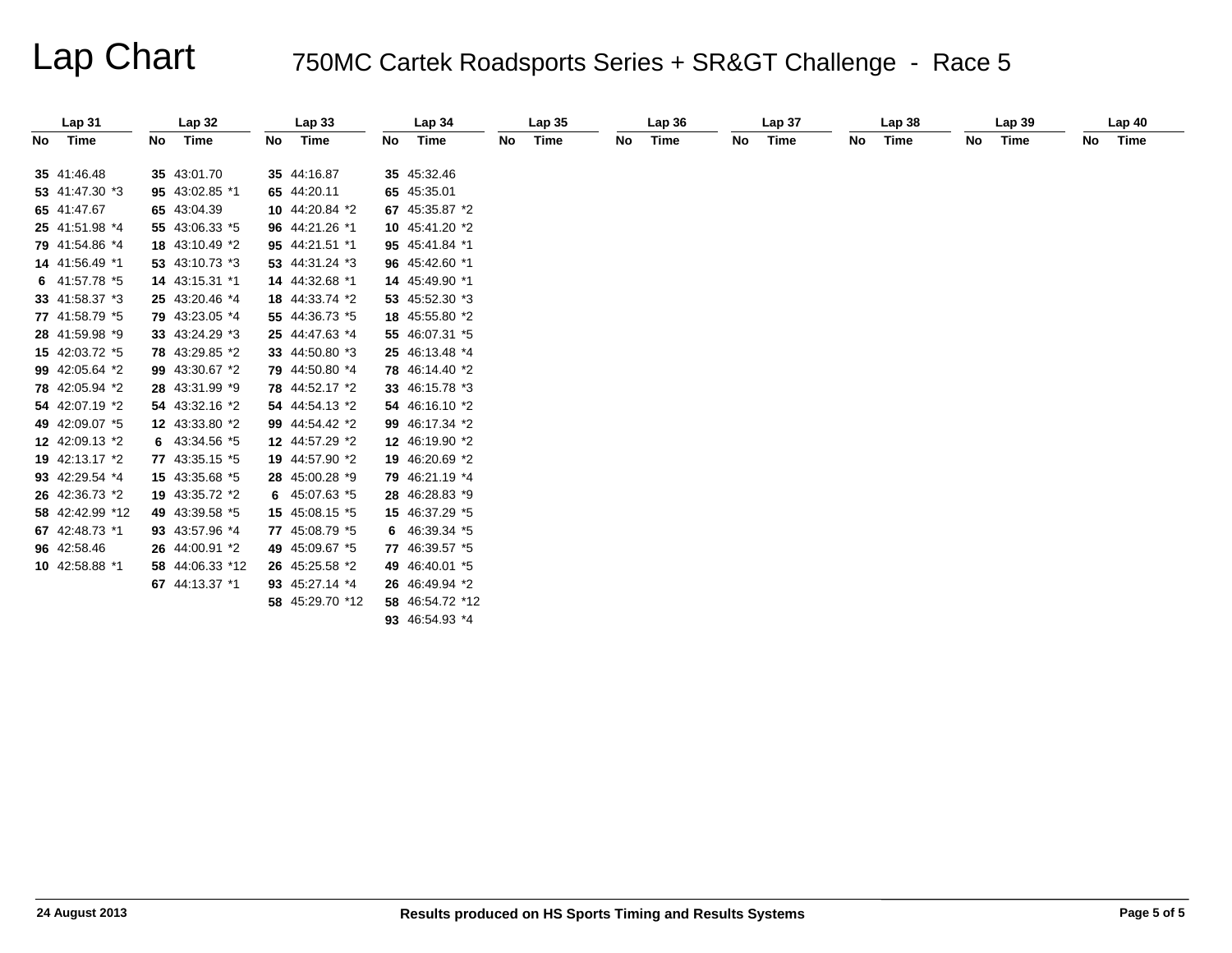| 6  |                       | <b>Peter GEAKE</b>   |                         |                          |                                   |                             |                            |                  |                            |                            |                             |  |  |  |
|----|-----------------------|----------------------|-------------------------|--------------------------|-----------------------------------|-----------------------------|----------------------------|------------------|----------------------------|----------------------------|-----------------------------|--|--|--|
|    | Lap                   | $\sim$ 1             | $\overline{2}$          | $\overline{\mathbf{3}}$  | $\overline{\mathbf{4}}$           | 5 <sup>5</sup>              | $\overline{\phantom{0}}$ 6 | $\overline{7}$   | $\overline{\phantom{a}}$ 8 | $\overline{\phantom{a}}$   | $\overline{10}$             |  |  |  |
|    | $1 \quad$             | 1:41.91              | 1:31.85                 | 1:32.05                  | 1:31.02                           | 1:30.37                     | 1:28.84                    | 1:33.02          | 1:29.76                    | 1:30.53                    | 1:29.95                     |  |  |  |
|    | 11                    | 1:30.16              | 1:32.30                 | 1:30.12                  | 1:31.05                           | $\sim 10^{11}$ km s $^{-1}$ | 3:15.95                    | 1:36.67          | 1:37.61                    | 1:34.34                    | 1:36.91                     |  |  |  |
|    | 21                    | 1:32.82              | 1:35.14                 | 1:33.19                  | 1:32.15                           | 1:33.90                     | 1:38.31                    | 1:36.78          | 1:33.07                    | 1:31.71                    |                             |  |  |  |
| 10 | <b>Adam WILKINSON</b> |                      |                         |                          |                                   |                             |                            |                  |                            |                            |                             |  |  |  |
|    | Lap                   | $\sim$ 1             | $\overline{\mathbf{2}}$ | $\overline{\mathbf{3}}$  | $\overline{\mathbf{4}}$           | $\overline{\phantom{0}}$ 5  | $\overline{\phantom{0}}$ 6 | $\overline{7}$   | $\overline{\mathbf{8}}$    | $\overline{\phantom{a}}$ 9 | $\overline{\phantom{0}}$ 10 |  |  |  |
|    | $1 \quad$             | 1:34.44              | 1:25.25                 | 1:23.44                  | 1:22.30                           | 1:21.76                     | 1:21.33                    | 1:22.00          | 1:22.89                    | 1:22.61                    | 1:21.88                     |  |  |  |
|    | 11                    | 1:21.97              | 1:24.87                 | 1:22.49                  | $\sim 10^{11}$ and $\sim 10^{11}$ | 2:58.97                     | 1:23.25                    | 1:22.68          | 1:24.13                    | 1:22.82                    | 1:22.45                     |  |  |  |
|    | 21                    | 1:22.15              | 1:21.47                 | 1:22.35                  |                                   |                             | 1:21.10                    | 1:22.61          | 1:22.62                    | 1:21.03                    | 1:22.04                     |  |  |  |
|    | 31                    | 1:21.96              | 1:20.36                 |                          |                                   |                             |                            |                  |                            |                            |                             |  |  |  |
| 12 |                       | <b>Eliot DUNMORE</b> |                         |                          |                                   |                             |                            |                  |                            |                            |                             |  |  |  |
|    | Lap                   | $\sim$ 1             | $\overline{\mathbf{2}}$ | $\overline{\mathbf{3}}$  | $\overline{\mathbf{4}}$           | $\overline{\phantom{0}}$ 5  | $\overline{\phantom{a}}$ 6 | $\overline{7}$   | $\overline{\mathbf{8}}$    | $\overline{\phantom{a}}$   | $\overline{\phantom{0}}$ 10 |  |  |  |
|    | $1 \quad$             | 1:38.07              | 1:25.57                 | 1:23.69                  | 1:23.32                           | 1:23.91                     | 1:23.88                    | 1:23.78          | 1:23.89                    | 1:23.07                    | 1:25.29                     |  |  |  |
|    | 11                    | 1:23.22              | 1:23.41                 | 1:23.03                  | 1:23.75                           | 1:22.94                     | <b>Contract Contract</b>   | 2:54.60          | 1:24.18                    | 1:24.38                    | 1:24.19                     |  |  |  |
|    | 21<br>31              | 1:23.67<br>1:23.49   | 1:23.16<br>1:22.61      | 1:23.28                  | 1:24.68                           | 1:22.76                     |                            | 1:24.65  1:24.98 | 1:22.80                    | 1:23.89                    | 1:24.67                     |  |  |  |
| 14 |                       | <b>Emin SADIG</b>    |                         |                          |                                   |                             |                            |                  |                            |                            |                             |  |  |  |
|    | Lap                   | $\sim$ 1             | $\overline{\mathbf{2}}$ | $\overline{\mathbf{3}}$  | $\overline{\phantom{a}}$          | $\overline{\phantom{0}}$ 5  | $\overline{\phantom{0}}$ 6 | $\overline{7}$   | $\overline{\mathbf{8}}$    | $\overline{\phantom{a}}$   | $\overline{\phantom{0}}$ 10 |  |  |  |
|    | $1 \quad$             | 1:36.54              | 1:28.84                 | 1:24.06                  | 1:22.02                           | 1:21.88                     | 1:21.40                    | 1:22.69          | 1:22.33                    | 1:24.69                    | 1:39.88                     |  |  |  |
|    | 11                    | 1:22.63              | 1:21.70                 | $\sim 10^{11}$ m $^{-1}$ | 2:45.35                           | 1:17.53                     | 1:17.94                    | 1:18.09          | 1:16.92                    | 1:18.85                    | 1:17.82                     |  |  |  |
|    | 21                    | 1:17.08              | 1:18.52                 | 1:18.09                  |                                   |                             | 1:16.65                    | 1:18.89          | 1:18.16                    | 1:17.20                    | 1:20.77                     |  |  |  |
|    | 31                    | 1:18.82              | 1:17.37                 | 1:17.22                  |                                   |                             |                            |                  |                            |                            |                             |  |  |  |
| 15 | <b>John ROWLEY</b>    |                      |                         |                          |                                   |                             |                            |                  |                            |                            |                             |  |  |  |
|    | Lap                   | $\sim$ 1             | $\overline{2}$          | $\overline{\mathbf{3}}$  | $\overline{4}$                    | $\overline{\phantom{0}}$ 5  | $\overline{\phantom{0}}$ 6 | $\overline{7}$   | $\overline{\mathbf{8}}$    | $\overline{\phantom{a}}$ 9 | $\overline{\phantom{0}}$ 10 |  |  |  |
|    | $1 \quad$             | 1:49.92              | 1:35.57                 | 1:33.09                  | 1:34.03                           | 1:33.54                     | 1:33.59                    | 1:31.60          | 1:33.53                    | 1:34.96                    | 1:32.25                     |  |  |  |
|    | 11                    | 1:32.64              | 1:31.76                 | 1:31.03                  | <b>Contract Contract</b>          | 3:11.54                     | 1:31.40                    | 1:30.66          | 1:31.19                    | 1:48.29                    | 1:30.75                     |  |  |  |
|    | 21                    | 1:29.40              | 1:30.37                 | 1:33.29                  | 1:31.73                           | 1:31.79                     | 1:29.82                    | 1:31.96          | 1:32.47                    | 1:29.14                    |                             |  |  |  |
| 18 | <b>Carey LEWIS</b>    |                      |                         |                          |                                   |                             |                            |                  |                            |                            |                             |  |  |  |
|    | Lap                   | $\blacktriangleleft$ | $\overline{2}$          | $\mathbf{3}$             | 4                                 | 5 <sub>5</sub>              | $6\phantom{1}$             | $\mathbf{7}$     | 8                          | $\mathbf{9}$               | 10                          |  |  |  |
|    | $\mathbf{1}$          | 1:32.00              | 1:23.11                 | 1:23.04                  | 1:21.47                           | 1:21.06                     | 1:20.64                    | 1:21.08          | 1:21.77                    | 1:20.75                    | 1:22.37                     |  |  |  |
|    | 11                    | 1:21.05              | 1:20.87                 | 1:21.27                  | 1:22.20                           | 1:21.43                     | 1:21.23                    | 2:59.11          | 1:24.10                    | 1:23.99                    | 1:24.38                     |  |  |  |
|    | 21                    | 1:23.60              | 1:24.11                 | 1:25.77                  | 1:24.29                           | 1:24.43                     | 1:23.01                    | 1:24.71          | 1:24.29                    | 1:25.18                    | 1:24.18                     |  |  |  |
|    | 31                    | 1:23.25              | 1:22.06                 |                          |                                   |                             |                            |                  |                            |                            |                             |  |  |  |
| 19 | <b>David GARDNER</b>  |                      |                         |                          |                                   |                             |                            |                  |                            |                            |                             |  |  |  |
|    | Lap                   | 1                    | $\overline{2}$          | $\mathbf{3}$             | 4                                 | $5\phantom{.0}$             | 6                          | $\mathbf{7}$     | 8                          | $\mathbf{9}$               | 10                          |  |  |  |
|    | $\mathbf{1}$          | 1:38.42              | 1:29.76                 | 1:25.57                  | 1:23.63                           | 1:23.53                     | 1:24.17                    | 1:23.48          | 1:23.39                    | 1:23.20                    | 1:24.52                     |  |  |  |
|    | 11                    | 1:24.09              | 1:26.44                 | 1:24.21                  | 1:23.94                           | 1:24.30                     | 2:47.15                    | 1:22.85          | 1:23.11                    | 1:23.57                    | 1:22.84                     |  |  |  |
|    | 21                    | 1:22.35              | 1:22.28                 | 1:24.78                  | 1:24.12                           | 1:24.68                     | 1:23.50                    | 1:23.55          | 1:22.71                    | 1:23.03                    | 1:22.55                     |  |  |  |
|    | 31                    | 1:22.18              | 1:22.79                 |                          |                                   |                             |                            |                  |                            |                            |                             |  |  |  |

#### **LAP TIMES - Race 5**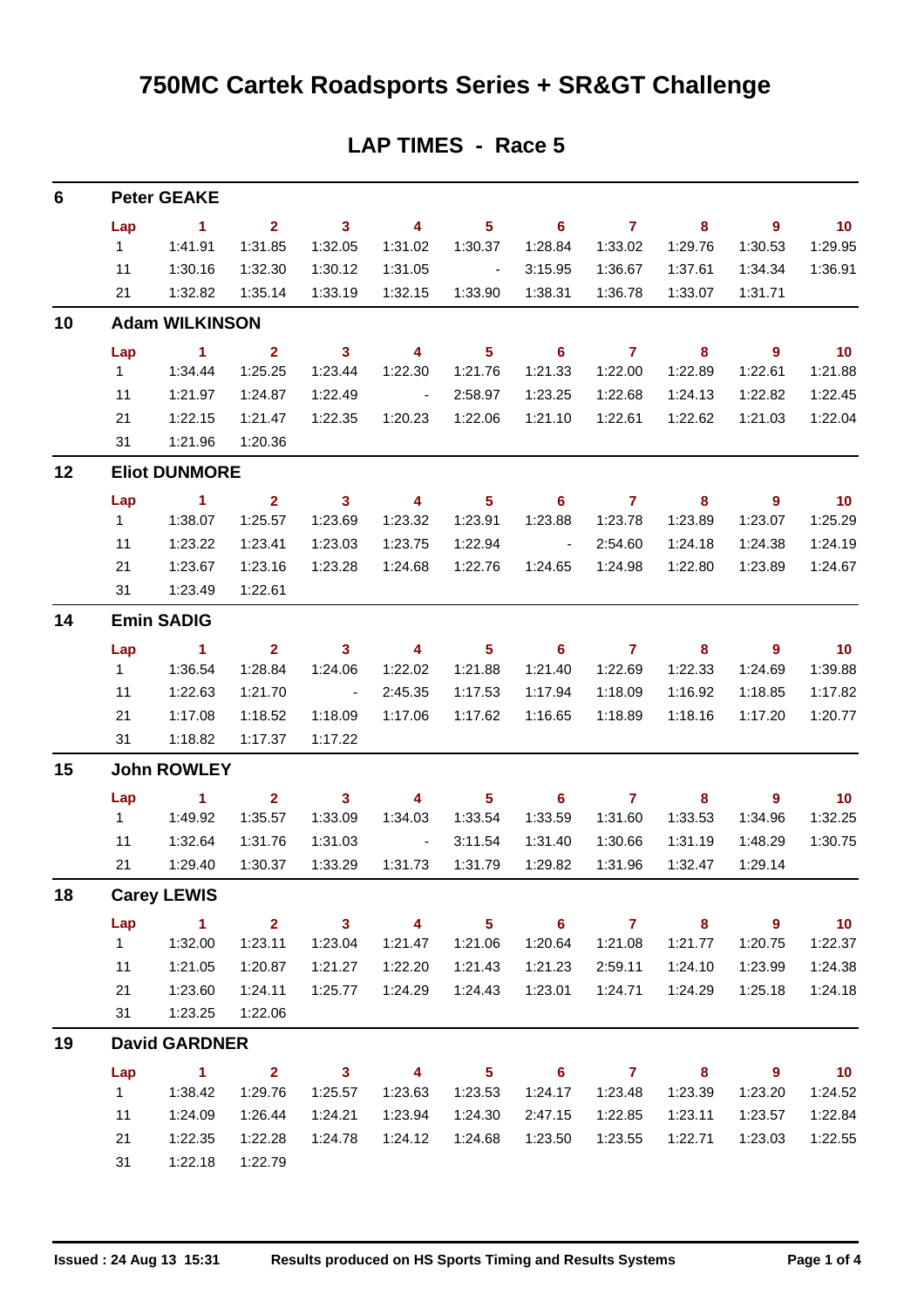| 22 |                          | <b>Martin TYMAN</b>                                 |                                    |                         |                             |                                       |                            |                         |         |                            |                            |  |  |
|----|--------------------------|-----------------------------------------------------|------------------------------------|-------------------------|-----------------------------|---------------------------------------|----------------------------|-------------------------|---------|----------------------------|----------------------------|--|--|
|    | Lap                      | $\blacktriangleleft$                                | 2 <sup>1</sup>                     | 3 <sup>7</sup>          | 4                           | $5\phantom{.0}$                       | $6^{\circ}$                | 7 <sup>7</sup>          | 8       | 9                          | 10 <sub>1</sub>            |  |  |
|    | $1 \quad$                | 1:40.03                                             | 1:29.98                            | 1:45.54                 |                             |                                       |                            |                         |         |                            |                            |  |  |
| 25 |                          | <b>Graham TURNER</b>                                |                                    |                         |                             |                                       |                            |                         |         |                            |                            |  |  |
|    | Lap                      | $\blacktriangleleft$                                | $\overline{2}$                     | $\mathbf{3}$            | $\overline{4}$              | 5 <sup>5</sup>                        | $6\phantom{1}$             | $\mathbf{7}$            | 8       | $\overline{9}$             | $-10$                      |  |  |
|    | 1                        | 1:44.07                                             | 1:29.17                            | 1:31.07                 | 1:28.22                     | 1:26.91                               | 1:28.24                    | 1:35.69                 | 1:33.75 | 1:31.08                    | 1:28.91                    |  |  |
|    | 11                       | 1:25.76                                             | 3:08.64                            | 1:27.49                 | 1:31.00                     | 1:28.29                               | 1:26.73                    | 1:25.55                 | 1:28.26 | 1:29.94                    | 1:25.70                    |  |  |
|    | 21                       | 1:28.81                                             | 1:28.92                            | 1:27.21                 | 1:27.29                     | 1:27.16                               | 1:29.22                    | 1:28.90                 | 1:28.48 | 1:27.17                    | 1:25.85                    |  |  |
| 26 | <b>Neil HARRIS</b>       |                                                     |                                    |                         |                             |                                       |                            |                         |         |                            |                            |  |  |
|    | Lap                      | $\blacksquare$ 1                                    | $\mathbf{2}$                       | $\overline{\mathbf{3}}$ | $\overline{\mathbf{4}}$     | 5 <sub>1</sub>                        | $\overline{\phantom{0}}$ 6 | $\overline{7}$          | 8       | $\overline{\phantom{a}}$   | $\overline{10}$            |  |  |
|    | 1                        | 1:34.06                                             | 1:25.18                            | 1:22.27                 | 1:23.68                     | 1:23.76                               | 1:22.31                    | 1:23.61                 | 1:22.83 | 1:23.59                    | 1:23.05                    |  |  |
|    | 11                       | 1:23.66                                             | 1:23.68                            | 1:24.42                 | 1:23.20                     | 1:22.44                               | 1:24.59                    | 1:26.92                 | 1:25.02 | 1:24.42                    | 3:17.69                    |  |  |
|    | 21<br>31                 | 1:22.77<br>1:24.67                                  | 1:22.61<br>1:24.36                 | 1:25.28                 | 1:24.31                     | 1:24.07                               | 1:23.07                    | 1:25.54                 | 1:24.40 | 1:24.30                    | 1:24.18                    |  |  |
| 27 |                          | <b>Andy HANCOCK</b>                                 |                                    |                         |                             |                                       |                            |                         |         |                            |                            |  |  |
|    |                          |                                                     |                                    |                         |                             |                                       |                            |                         |         |                            |                            |  |  |
|    | Lap<br>$1 \quad$         | $\mathbf{1}$<br>1:33.24                             | $\overline{2}$<br>1:22.73          | $\mathbf{3}$<br>1:24.05 | 4<br>1:22.04                | 5<br>1:20.82                          | 6<br>1:20.83               | $\mathbf{7}$<br>1:21.70 | 8       | 9                          | 10 <sub>1</sub>            |  |  |
| 28 |                          | <b>Sean HURLEY</b>                                  |                                    |                         |                             |                                       |                            |                         |         |                            |                            |  |  |
|    | Lap                      | $\blacktriangleleft$                                | $\overline{2}$                     | 3 <sup>7</sup>          | $\overline{\mathbf{4}}$     | 5 <sup>5</sup>                        | 6                          | $\overline{7}$          | 8       | $\overline{9}$             | 10                         |  |  |
|    | $\mathbf{1}$             | 1:42.36                                             | 1:32.27                            | 1:30.62                 | 1:31.28                     | 1:29.25                               | 1:29.93                    | 1:31.92                 | 1:30.11 | 1:31.28                    | 1:29.30                    |  |  |
|    | 11                       | 1:32.88                                             | 1:29.20                            | 10:17.28                | 1:31.78                     | 1:29.03                               | 1:27.61                    | 1:28.84                 | 1:28.26 | 1:28.02                    | 1:29.81                    |  |  |
|    | 21                       | 1:28.89                                             | 1:30.06                            | 1:32.01                 | 1:28.29                     | 1:28.55                               |                            |                         |         |                            |                            |  |  |
| 29 | <b>Russell HENNESSEY</b> |                                                     |                                    |                         |                             |                                       |                            |                         |         |                            |                            |  |  |
|    | Lap                      | 1.                                                  | $\mathbf{2}$                       | $\mathbf{3}$            | 4                           | 5                                     | 6                          | $\mathbf{7}$            | 8       | 9                          | 10 <sub>1</sub>            |  |  |
|    | $1 \quad$                | 1:39.41                                             | 1:29.20                            | 1:24.89                 | 1:24.77                     | 1:25.33                               |                            |                         |         |                            |                            |  |  |
| 30 | <b>Amy HOUGHAM</b>       |                                                     |                                    |                         |                             |                                       |                            |                         |         |                            |                            |  |  |
|    | Lap                      | $\sim$ 1                                            | $\overline{\mathbf{2}}$            | 3 <sup>7</sup>          | $\overline{\mathbf{4}}$     | 5 <sub>1</sub>                        | $6\phantom{1}$             | $\mathbf{7}$            | 8       | 9                          | 10 <sub>1</sub>            |  |  |
|    |                          | 1   1:47.58   1:35.23   1:34.70   1:33.41   1:33.34 |                                    |                         |                             |                                       |                            |                         |         |                            |                            |  |  |
| 33 | <b>Alex KNIGHT</b>       |                                                     |                                    |                         |                             |                                       |                            |                         |         |                            |                            |  |  |
|    | Lap                      | $\sim$ 1                                            | $\mathbf{2}$                       | $\overline{\mathbf{3}}$ | $\overline{\mathbf{4}}$     | $\overline{\phantom{1}}$ 5            |                            | 6 7 8                   |         | $\overline{\phantom{a}}$   | $\overline{10}$            |  |  |
|    | $1 \quad$                | 1:37.80                                             | 1:30.62                            | 1:30.27                 | 1:26.70                     | 1:25.82                               | 1:25.68                    | 1:25.50                 | 1:25.85 | 1:26.45                    | 1:25.19                    |  |  |
|    | 11                       | 1:26.31                                             | 1:26.14                            | 1:24.37                 | 1:25.51                     | 1:24.79                               | 1:25.66                    | 1:24.72                 | 1:24.93 | 1:26.70                    | 2:58.38                    |  |  |
|    | 21                       | 1:26.32                                             | 1:26.40                            | 1:26.50                 | 1:26.62                     | 1:25.72                               | 1:25.81                    | 1:25.75                 | 1:27.86 | 1:25.92                    | 1:26.51                    |  |  |
|    | 31                       | 1:24.98                                             |                                    |                         |                             |                                       |                            |                         |         |                            |                            |  |  |
| 35 | <b>John DICKSON</b>      |                                                     |                                    |                         |                             |                                       |                            |                         |         |                            |                            |  |  |
|    | Lap                      | $\sim$ 1                                            |                                    | $2 \t 3 \t 4$           |                             | $\overline{\phantom{1}}$ 5            |                            | $6$ $7$ $8$             |         | $\overline{\phantom{a}}$ 9 | $\overline{10}$            |  |  |
|    | $1 \quad$                | 1:27.04                                             | 1:19.89                            | 1:19.97                 | 1:17.92                     | 1:18.50                               | 1:19.72                    | 1:19.76                 | 1:20.58 | 1:17.44                    | 1:16.86                    |  |  |
|    | 11                       | 1:19.02                                             | 1:18.17                            | 1:20.65                 | 2:52.94                     | 1:17.33                               | 1:16.43                    | 1:15.73                 | 1:16.92 | 1:16.15                    | 1:16.32                    |  |  |
|    | 21                       | 1:15.89                                             | 1:15.94                            | 1:16.68                 | 1:15.73                     | 1:15.02                               | 1:16.51                    | 1:15.86                 | 1:17.25 | 1:16.26                    | 1:16.63                    |  |  |
|    | 31                       | 1:17.37                                             | 1:15.22                            | 1:15.17                 | 1:15.59                     |                                       |                            |                         |         |                            |                            |  |  |
| 49 |                          | <b>Alexander MORGAN</b>                             |                                    |                         |                             |                                       |                            |                         |         |                            |                            |  |  |
|    | Lap<br>$1 \quad$         | $\sim$ 1<br>1:49.48                                 | $\overline{\mathbf{2}}$<br>1:35.59 | $3 \t 4$<br>1:34.59     | 1:34.33                     | $\overline{\phantom{1}}$ 5<br>1:33.62 | 1:32.77                    | $6$ $7$ $8$<br>1:32.82  | 1:32.87 | - 9<br>1:35.36             | $\overline{10}$<br>1:32.19 |  |  |
|    |                          |                                                     |                                    | 1:31.91                 |                             |                                       |                            |                         |         |                            | 1:32.26                    |  |  |
|    | 11                       | 1:32.78                                             | 1:31.68                            |                         | $\sim 10^{11}$ km s $^{-1}$ | 3:16.97                               | 1:32.64                    | 1:31.95                 | 1:32.69 | 1:31.76                    |                            |  |  |
|    | 21                       | 1:31.88                                             | 1:32.72                            | 1:30.66                 | 1:31.08                     | 1:32.15                               | 1:31.26                    | 1:30.51                 | 1:30.09 | 1:30.34                    |                            |  |  |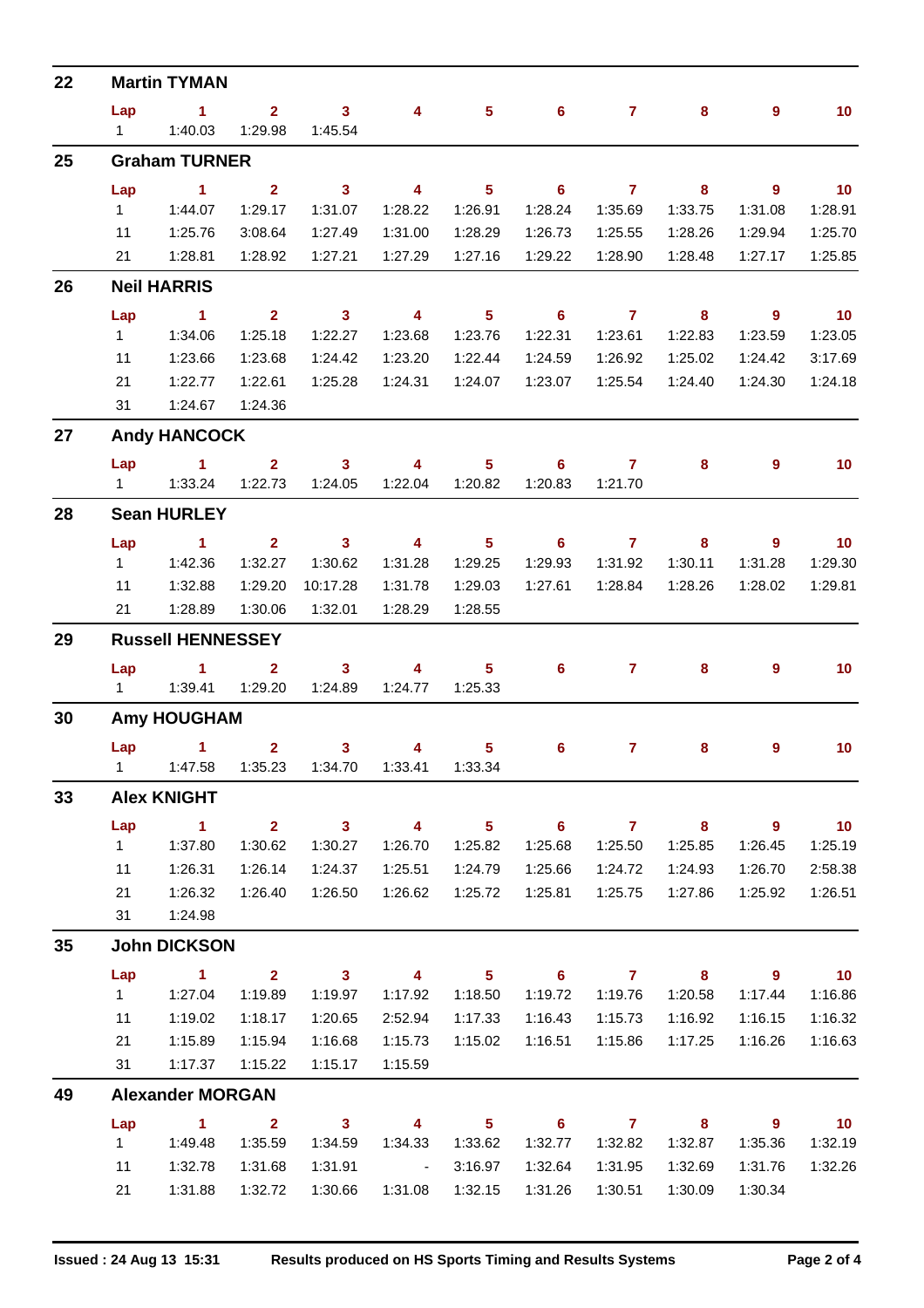| 53 |                               | <b>Peter SMITH</b>       |                         |                          |                                                                        |                            |                            |                           |                            |                                                     |                          |  |  |
|----|-------------------------------|--------------------------|-------------------------|--------------------------|------------------------------------------------------------------------|----------------------------|----------------------------|---------------------------|----------------------------|-----------------------------------------------------|--------------------------|--|--|
|    | Lap                           | $\blacksquare$ 1         | 2 <sup>1</sup>          | $\overline{\mathbf{3}}$  | $\overline{4}$                                                         | $\overline{\phantom{0}}$ 5 | $\overline{\phantom{0}}$ 6 | $\overline{7}$            | $\overline{\phantom{a}}$ 8 | $\overline{\phantom{a}}$                            | $\blacksquare$ 10        |  |  |
|    | 1                             | 1:37.57                  | 1:30.10                 | 1:32.29                  | 1:31.02                                                                | 1:31.22                    | 1:30.49                    | 1:32.61                   | 1:32.08                    | 1:28.85                                             | 1:29.69                  |  |  |
|    | 11                            | 1:29.40                  | 1:28.93                 | 1:26.89                  | 3:07.67                                                                | 1:20.75                    | 1:20.79                    | 1:20.64                   | 1:21.22                    | 1:22.61                                             | 1:20.93                  |  |  |
|    | 21                            | 1:20.38                  | 1:20.77                 | 1:21.76                  | 1:20.76                                                                | 1:20.80                    | 1:22.02                    | 1:22.39                   | 1:22.67                    | 1:23.43                                             | 1:20.51                  |  |  |
|    | 31                            | 1:21.06                  |                         |                          |                                                                        |                            |                            |                           |                            |                                                     |                          |  |  |
| 54 | <b>Robert FROST</b>           |                          |                         |                          |                                                                        |                            |                            |                           |                            |                                                     |                          |  |  |
|    | Lap                           | $\sim$ 1                 | $\mathbf{2}$            | $\sim$ 3                 | $\overline{4}$                                                         | $\overline{\phantom{0}}$ 5 | $\overline{\phantom{0}}$ 6 | $\overline{7}$            | $\overline{\mathbf{8}}$    | - 9                                                 | $\overline{\mathbf{10}}$ |  |  |
|    | 1                             | 1:35.38                  | 1:25.90                 | 1:23.06                  | 1:23.72                                                                | 1:22.83                    | 1:23.03                    | 1:24.18                   | 1:23.88                    | 1:24.10                                             | 1:22.76                  |  |  |
|    | 11                            | 1:22.35                  | 1:21.82                 | 1:26.15                  | $\sim$ $-$                                                             | 3:13.89                    | 1:24.21                    | 1:22.85                   | 1:22.00                    | 1:21.94                                             | 1:21.34                  |  |  |
|    | 21                            | 1:22.78                  | 1:20.77                 | 1:20.72                  | 1:23.93                                                                | 1:22.20                    | 1:25.33                    | 1:21.97                   | 1:21.36                    | 1:21.61                                             | 1:24.97                  |  |  |
|    | 31                            | 1:21.97                  | 1:21.97                 |                          |                                                                        |                            |                            |                           |                            |                                                     |                          |  |  |
| 55 |                               | <b>Alexander BAGNALL</b> |                         |                          |                                                                        |                            |                            |                           |                            |                                                     |                          |  |  |
|    | Lap                           | $\sim$ 1                 | $\overline{\mathbf{2}}$ | $\overline{\mathbf{3}}$  | $\overline{4}$                                                         | $\overline{\phantom{0}}$ 5 | $\overline{\phantom{0}}$ 6 | $\overline{7}$            | $\overline{\phantom{a}}$ 8 | - 9                                                 | $\overline{10}$          |  |  |
|    | 1                             | 1:43.05                  | 1:32.68                 | 1:30.69                  | 1:30.84                                                                | 1:30.46                    | 1:29.49                    | 1:33.49                   | 1:29.38                    | 1:31.60                                             | 1:30.08                  |  |  |
|    | 11                            | 1:29.68                  | 1:34.81                 | 1:39.50                  | 3:20.14                                                                | 1:30.52                    | 1:29.63                    | 1:31.33                   | 1:30.84                    | 1:31.53                                             | 1:30.27                  |  |  |
|    | 21                            | 1:30.31                  | 1:30.17                 | 1:31.01                  | 1:30.86                                                                | 1:30.17                    | 1:30.81                    | 1:32.99                   | 1:30.40                    | 1:30.58                                             |                          |  |  |
| 58 | <b>Michael COMBER</b>         |                          |                         |                          |                                                                        |                            |                            |                           |                            |                                                     |                          |  |  |
|    | Lap                           | $\sim$ 1                 | $\overline{\mathbf{2}}$ | $\overline{\mathbf{3}}$  | $\overline{\mathbf{4}}$                                                | 5 <sub>5</sub>             | $\overline{\phantom{0}}$ 6 | $\overline{7}$            | 8                          | $\overline{9}$                                      | 10                       |  |  |
|    | $1 \quad$                     | 1:38.58                  | 1:34.02                 | 16:51.77                 | 1:23.96                                                                | 1:23.43                    | 1:27.13                    | 1:26.45                   | 1:26.72                    | 1:27.41                                             | 1:26.17                  |  |  |
|    | 11                            | 1:23.59                  | 1:24.79                 | 1:23.93                  | 1:24.78                                                                | 1:24.39                    | 1:24.86                    | 1:23.38                   | 1:24.01                    | 1:23.62                                             | 1:23.34                  |  |  |
|    | 21                            | 1:23.37                  | 1:25.02                 |                          |                                                                        |                            |                            |                           |                            |                                                     |                          |  |  |
| 65 | <b>John PLANT</b>             |                          |                         |                          |                                                                        |                            |                            |                           |                            |                                                     |                          |  |  |
|    | Lap                           | $\mathbf{1}$             | $\mathbf{2}$            | $\mathbf{3}$             | $\overline{4}$                                                         | $5\phantom{.0}$            | 6                          | 7                         | 8                          | 9                                                   | 10                       |  |  |
|    | 1                             | 1:26.07                  | 1:20.65                 | 1:19.74                  | 1:17.73                                                                | 1:17.76                    | 1:18.20                    | 1:18.75                   | 1:20.52                    | 1:17.48                                             | 1:18.10                  |  |  |
|    | 11                            | 1:17.14                  | 1:17.90                 | 1:19.08                  | 1:19.09                                                                | 1:19.01                    | 2:52.90                    | 1:17.52                   | 1:18.28                    | 1:16.52                                             | 1:16.02                  |  |  |
|    | 21                            | 1:17.42                  | 1:16.20                 | 1:16.37                  | 1:16.91                                                                | 1:16.70                    | 1:15.88                    | 1:16.27                   | 1:15.92                    | 1:16.42                                             | 1:15.40                  |  |  |
|    | 31                            | 1:15.72                  | 1:16.72                 | 1:15.72                  | 1:14.90                                                                |                            |                            |                           |                            |                                                     |                          |  |  |
| 67 | <b>Rob HORSFIELD</b>          |                          |                         |                          |                                                                        |                            |                            |                           |                            |                                                     |                          |  |  |
|    | Lap                           | $\sim$ 1                 |                         | 2 3 4 5 6 7 8 9          |                                                                        |                            |                            |                           |                            |                                                     | $\overline{10}$          |  |  |
|    |                               |                          | 1:21.06                 | 1:20.36                  | 1:20.45                                                                | 1:19.83                    | 1:20.01                    | 1:23.08                   | 1:21.53                    | 1:21.47                                             | 1:22.04                  |  |  |
|    | 11                            | 1:21.10                  | 1:22.17                 | 1:20.38                  | $\mathcal{L}(\mathcal{L}(\mathcal{L}))$ and $\mathcal{L}(\mathcal{L})$ | 3:29.23                    | 1:20.90                    | 1:20.64                   | 1:21.77                    | 1:21.37                                             | 1:21.11                  |  |  |
|    | 21                            | 1:20.90                  | 1:21.23                 | 1:21.42                  |                                                                        |                            | 1:20.95                    | 1:21.48                   | 1:21.90                    | 1:22.05                                             | 1:22.51                  |  |  |
|    |                               | 31   1:24.64             | 1:22.50                 |                          |                                                                        |                            |                            |                           |                            |                                                     |                          |  |  |
| 77 | <b>Jeremy CROOK</b>           |                          |                         |                          |                                                                        |                            |                            |                           |                            |                                                     |                          |  |  |
|    | Lap                           | 1 2 3 4 5 6 7 8          |                         |                          |                                                                        |                            |                            |                           |                            | $\overline{\phantom{a}}$ 9 $\overline{\phantom{a}}$ | $\overline{10}$          |  |  |
|    |                               |                          | 1:36.00                 | 1:33.92                  | 1:33.79                                                                | 1:34.08                    | 1:32.29                    | 1:30.86                   | 1:32.07                    | 1:34.19                                             | 1:31.66                  |  |  |
|    | 11                            | 1:31.66                  | 1:32.03                 | 1:31.49                  | <b>Contractor</b>                                                      | 3:11.82                    | 1:31.45                    | 1:31.50                   | 1:30.69                    | 1:31.50                                             | 1:31.40                  |  |  |
|    |                               | 21  1:34.51  1:29.99     |                         | 1:30.83                  | 1:30.80  1:34.41                                                       |                            | 1:38.07                    | 1:36.36                   | 1:33.64                    | 1:30.78                                             |                          |  |  |
| 78 |                               | <b>John WILSON</b>       |                         |                          |                                                                        |                            |                            |                           |                            |                                                     |                          |  |  |
|    | Lap<br>$1 \quad \blacksquare$ | $\sim$ 1<br>1:30.43      |                         | 2 3 4 5 6 7 8<br>1:25.46 |                                                                        |                            |                            |                           |                            | $\overline{\phantom{a}}$<br>1:24.32                 | $\overline{\mathbf{10}}$ |  |  |
|    |                               |                          | 1:23.99                 |                          |                                                                        |                            |                            | 1:24.58  1:23.96  1:24.15 |                            |                                                     | 1:28.08                  |  |  |
|    | 11                            | 1:23.52                  | 1:23.48                 | 1:24.33                  | 1:24.78                                                                | 1:23.86                    | <b>Contractor</b>          | 3:00.62                   | 1:22.10                    | 1:22.69                                             | 1:21.92                  |  |  |
|    | 21                            | 1:23.21                  | 1:21.19                 | 1:24.87                  |                                                                        |                            |                            | 1:24.13  1:21.00          | 1:21.59                    | 1:21.57                                             | 1:23.91                  |  |  |
|    | 31                            | 1:22.32                  | 1:22.23                 |                          |                                                                        |                            |                            |                           |                            |                                                     |                          |  |  |